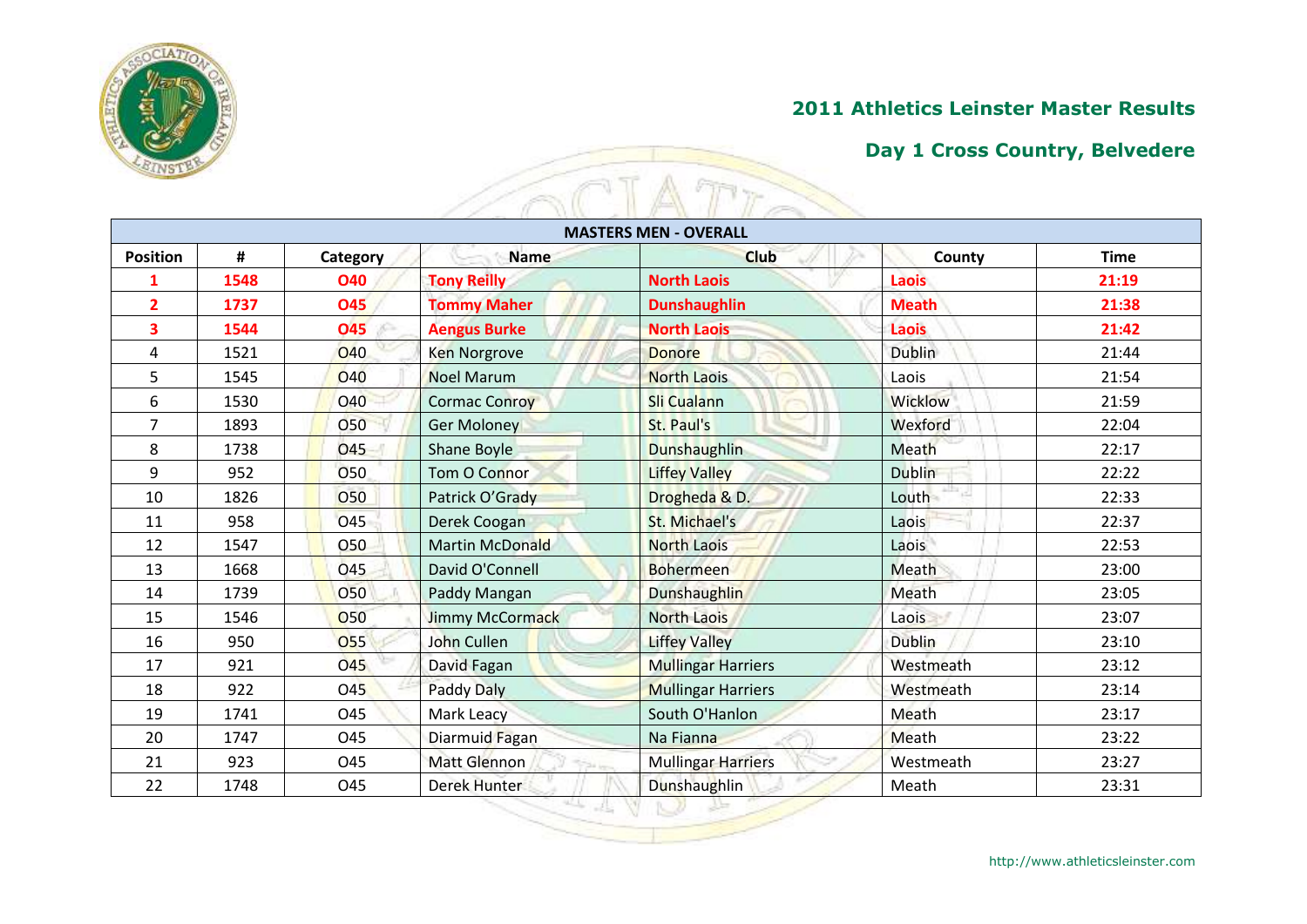

| <b>STURTE</b>   |      |                  |                         |                              |               |             |
|-----------------|------|------------------|-------------------------|------------------------------|---------------|-------------|
|                 |      |                  |                         | <b>MASTERS MEN - OVERALL</b> |               |             |
| <b>Position</b> | #    | Category         | <b>Name</b>             | <b>Club</b>                  | County        | <b>Time</b> |
| 22              | 1619 | O45              | <b>Brendan Abbott</b>   | <b>Tullamore Harriers</b>    | Offaly        | 23:31       |
| 24              | 1533 | <b>O45</b>       | <b>Ben Mooney</b>       | Sli Cualann                  | Wicklow       | 23:34       |
| 24              | 965  | <b>O45</b><br>x. | <b>Pehrse Coyle</b>     | Rathfarnham                  | <b>Dublin</b> | 23:34       |
| 26              | 951  | 055              | <b>Paul Power</b>       | <b>Liffey Valley</b>         | <b>Dublin</b> | 23:35       |
| 27              | 1549 | <b>O45</b>       | <b>PJ Carroll</b>       | <b>North Laois</b>           | Laois         | 23:46       |
| 28              | 971  | <b>O50</b>       | <b>Tommy Bishop</b>     | Rathfarnham                  | <b>Dublin</b> | 23:50       |
| 29              | 1624 | 055              | Johny Feery             | <b>Tullamore Harriers</b>    | <b>Offaly</b> | 23:53       |
| 30              | 926  | 055              | Pat Muldoon             | <b>Mullingar Harriers</b>    | Westmeath     | 23:56       |
| 31              | 1623 | <b>O50</b>       | <b>Martin Carroll</b>   | <b>Tullamore Harriers</b>    | Offaly        | 24:10       |
| 32              | 1616 | <b>O45</b>       | Liam Dunne              | <b>Tullamore Harriers</b>    | Offaly        | 24:17       |
| 33              | 1743 | O40              | <b>Patrick Stafford</b> | St. Brigid's                 | Meath         | 24:21       |
| 34              | 964  | O45              | Derek Bain              | Rathfarnham                  | <b>Dublin</b> | 24:38       |
| 35              | 1572 | O <sub>45</sub>  | <b>Eddie McGrath</b>    | <b>Liffey Valley</b>         | <b>Dublin</b> | 24:40       |
| 36              | 1744 | <b>040</b>       | Paul O'Rourke           | <b>Dunshaughlin</b>          | Meath         | 24:44       |
| 37              | 973  | <b>O55</b>       | <b>Terry Clark</b>      | Rathfarnham                  | <b>Dublin</b> | 24:47       |
| 38              | 1626 | <b>O60</b>       | John Todd               | <b>Tullamore Harriers</b>    | <b>Offaly</b> | 24:50       |
| 39              | 1522 | <b>O45</b>       | <b>Gerrald McDonald</b> | Donore                       | <b>Dublin</b> | 24:58       |
| 40              | 1763 | 050              | <b>Benny Byrne</b>      | <b>Dunshaughlin</b>          | <b>Meath</b>  | 25:02       |
| 41              | 968  | O40              | <b>Richard Cattle</b>   | Rathfarnham                  | <b>Dublin</b> | 25:12       |
| 42              | 972  | 050              | John McHugh             | Rathfarnham                  | <b>Dublin</b> | 25:16       |
| 43              | 924  | O45              | Liam McGlynn            | <b>Mullingar Harriers</b>    | Westmeath     | 25:23       |
| 44              | 957  | O40              | John White              | St. Michael's                | Laois         | 25:30       |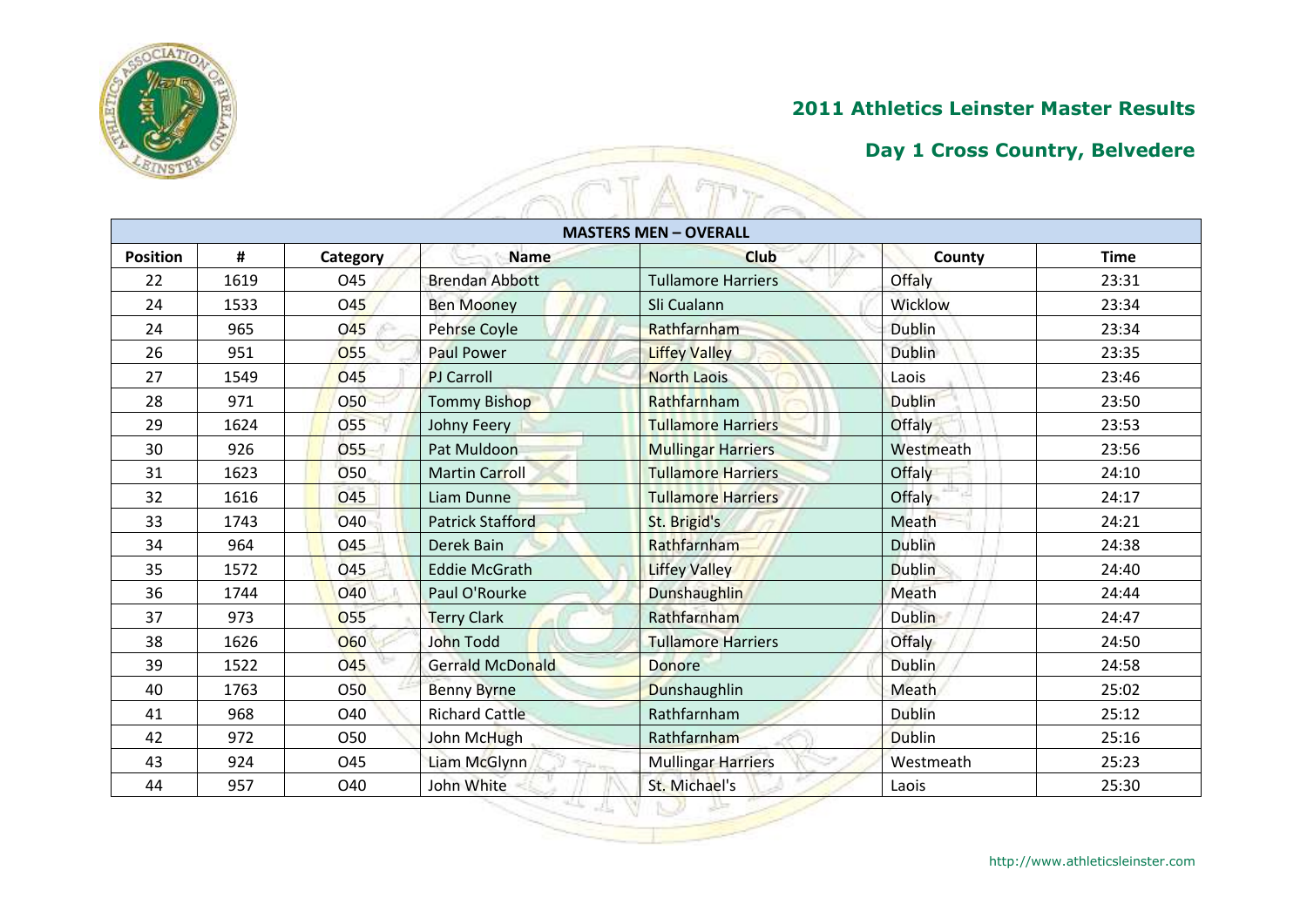

| <b>SUNSTRA</b>  |      |                  |                        |                              |               |             |
|-----------------|------|------------------|------------------------|------------------------------|---------------|-------------|
|                 |      |                  |                        | <b>MASTERS MEN - OVERALL</b> |               |             |
| <b>Position</b> | #    | Category         | <b>Name</b>            | <b>Club</b>                  | County        | <b>Time</b> |
| 44              | 956  | O45              | <b>John Fitzsimons</b> | Kildare A.C                  | Kildare       | 25:30       |
| 44              | 941  | <b>045</b>       | <b>Michael Power</b>   | St. Joseph's                 | Kilkenny      | 25:30       |
| 47              | 1765 | 050<br><b>SG</b> | Michael Cornyn         | Dunboyne                     | Meath         | 25:37       |
| 48              | 1618 | <b>040</b>       | <b>Glen Finlay</b>     | <b>Tullamore Harriers</b>    | Offaly        | 25:38       |
| 49              | 920  | <b>O45</b>       | <b>Enda Finnerty</b>   | <b>Mullingar Harriers</b>    | Westmeath     | 25:44       |
| 50              | 1670 | 040              | <b>Dermot Farrelly</b> | <b>Bohermeen</b>             | Meath         | 25:49       |
| 51              | 1529 | <b>O45</b>       | <b>Michael Bullock</b> | <b>Sli Cualann</b>           | Wicklow       | 25:50       |
| 52              | 942  | O <sub>45</sub>  | <b>Rocky Mernagh</b>   | St. Joseph's                 | Kilkenny      | 25:53       |
| 53              | 1622 | O45              | <b>Fran Mollon</b>     | <b>Tullamore Harriers</b>    | Offaly        | 25:56       |
| 54              | 1816 | <b>O40</b>       | <b>Seamus McCann</b>   | <b>Athlone IT</b>            | Westmeath     | 26:06       |
| 55              | 1746 | O40              | Tony O'Neill           | <b>Dunboyne</b>              | Meath         | 26:12       |
| 56              | 953  | 055              | Martin O Callghan      | <b>Liffey Valley</b>         | <b>Dublin</b> | 26:14       |
| 57              | 1585 | 045              | <b>Declan Swords</b>   | Trim                         | Meath         | 26:19       |
| 58              | 925  | <b>O50</b>       | <b>Seamus Moran</b>    | <b>Mullingar Harriers</b>    | Westmeath     | 26:40       |
| 59              | 1761 | <b>O50</b>       | Charlie O'Brien        | <b>Dunshaughlin</b>          | Meath         | 26:48       |
| 60              | 1523 | <b>O40</b>       | Des Gill               | Donore                       | <b>Dublin</b> | 27:01       |
| 61              | 943  | <b>O45</b>       | Sean Hokey             | St. Joseph's                 | Kilkenny      | 27:04       |
| 62              | 1527 | <b>O60</b>       | <b>Jim Boland</b>      | <b>Sli Cualann</b>           | Wicklow       | 27:07       |
| 63              | 1808 | 055              | <b>Conor Cooney</b>    | Drogheda & D.                | Louth         | 27:25       |
| 64              | 1583 | O45              | Martin Brogan          | Trim                         | Meath         | 27:29       |
| 65              | 1528 | O45              | AJ Cotter              | Sli Cualann                  | Wicklow       | 27:31       |
| 66              | 1817 | 055              | Charlie Lawn           | <b>Athlone IT</b>            | Westmeath     | 27:32       |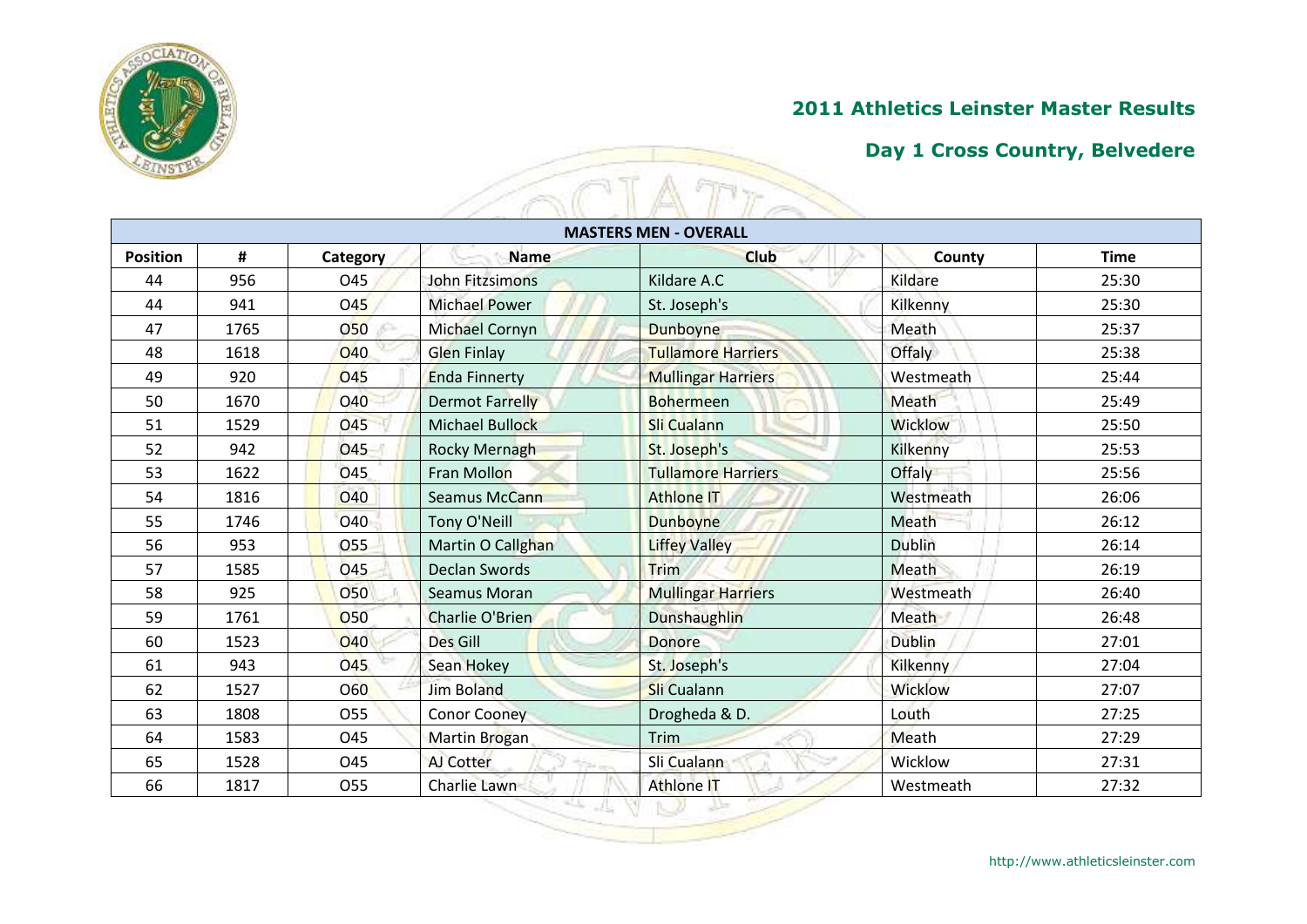

| <b>STIART ROOM</b> |      |            |                        |                              |                 |             |
|--------------------|------|------------|------------------------|------------------------------|-----------------|-------------|
|                    |      |            |                        | <b>MASTERS MEN - OVERALL</b> |                 |             |
| <b>Position</b>    | #    | Category   | <b>Name</b>            | <b>Club</b>                  | County          | <b>Time</b> |
| 67                 | 1531 | O45        | <b>Bruce Philips</b>   | Sli Cualann                  | Wicklow         | 27:48       |
| 68                 | 1630 | O50        | <b>Brendan Kennedy</b> | <b>Tullamore Harriers</b>    | Offaly          | 28:17       |
| 69                 | 1526 | 040        | PJ Doyle               | Sli Cualann                  | Wicklow         | 28:23       |
| 70                 | 1524 | <b>O65</b> | <b>Terry Mee</b>       | <b>Donore</b>                | <b>Dublin</b>   | 28:26       |
| 71                 | 945  | <b>O55</b> | <b>Marty Kelly</b>     | Gowran                       | Kilkenny        | 28:39       |
| 72                 | 974  | <b>O50</b> | P.J. Claffey           | Rathfarnham                  | <b>Dublin</b>   | 28:54       |
| 73                 | 929  | O65        | Sean McMullin          | <b>Mullingar Harriers</b>    | Westmeath       | 29:00       |
| 74                 | 1655 | <b>O45</b> | <b>Dennis Cormack</b>  | Gowran                       | Kilkenny        | 29:10       |
| 75                 | 1586 | <b>O50</b> | <b>Ciaran Tobin</b>    | Trim                         | Meath           | 29:11       |
| 76                 | 1589 | 050        | John Rowe              | Trim                         | Meath           | 29:29       |
| 77                 | 944  | O40        | Tom Mc Donald          | St. Joseph's                 | <b>Kilkenny</b> | 29:42       |
| 78                 | 1588 | O65        | David Hawcroft         | <b>Trim</b>                  | Meath           | 29:52       |
| 79                 | 1629 | <b>O50</b> | <b>Tony McCormack</b>  | <b>Tullamore Harriers</b>    | Offaly          | 30:23       |
| 80                 | 1627 | <b>O50</b> | Andy O'Grady           | <b>Tullamore Harriers</b>    | Offaly          | 30:45       |
| 81                 | 947  | <b>O60</b> | Michael Hogan          | Gowran                       | Kilkenny        | 34:46       |
| 82                 | 1628 | 065        | Jim Lanagan            | <b>Tullamore Harriers</b>    | <b>Offaly</b>   | 37:33       |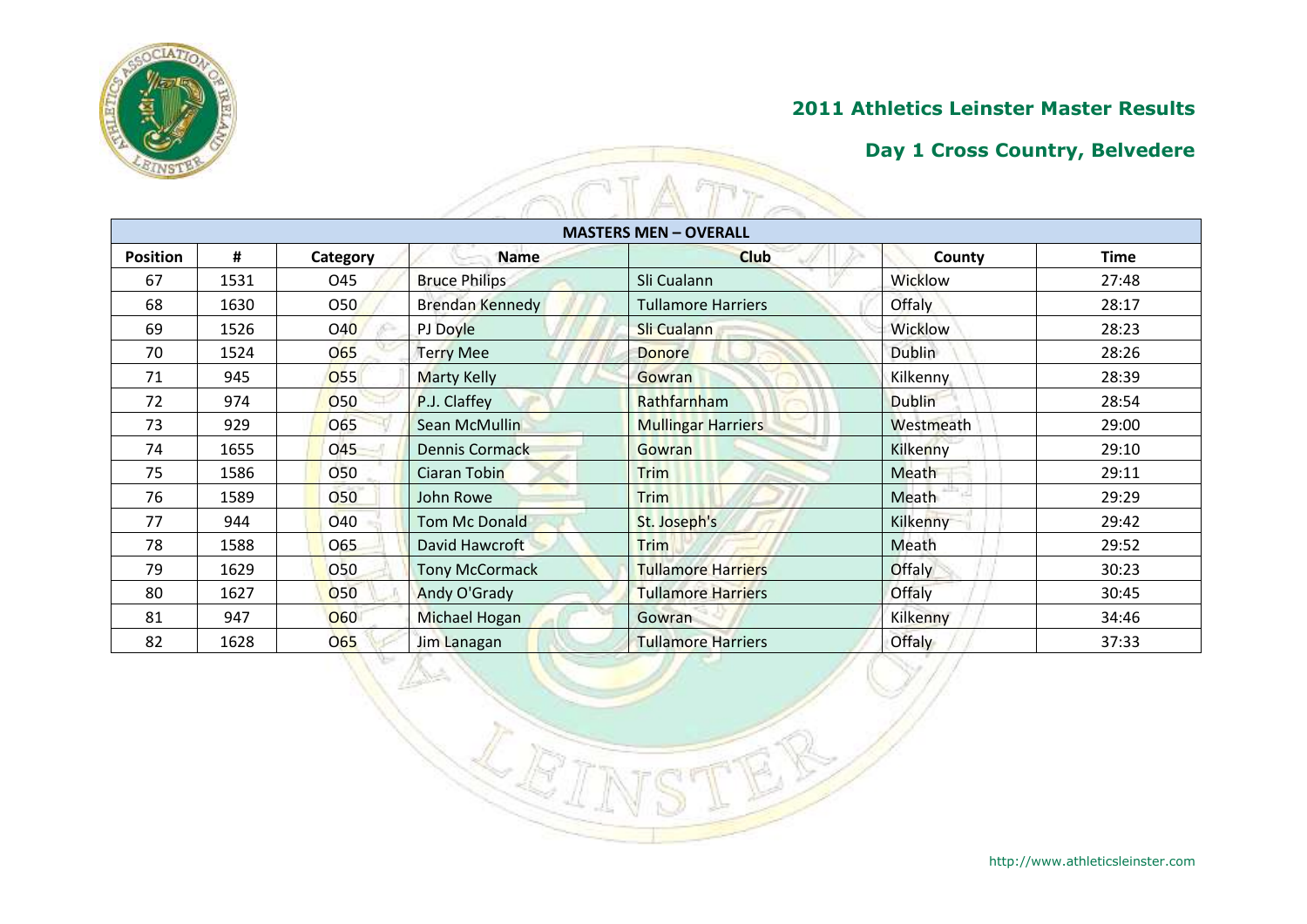

| <b>MASTERS MEN - 040</b> |      |                  |                         |                           |               |             |  |
|--------------------------|------|------------------|-------------------------|---------------------------|---------------|-------------|--|
| <b>Position</b>          | #    | Category         | <b>Name</b>             | <b>Club</b>               | County        | <b>Time</b> |  |
| 1                        | 1548 | <b>O40</b>       | <b>Tony Reilly</b>      | <b>North Laois</b>        | <b>Laois</b>  | 21:19       |  |
| $\overline{2}$           | 1521 | <b>O40</b>       | <b>Ken Norgrove</b>     | <b>Donore</b>             | <b>Dublin</b> | 21:44       |  |
| 3                        | 1545 | <b>O40</b><br>x. | <b>Noel Marum</b>       | <b>North Laois</b>        | Laois         | 21:54       |  |
| 4                        | 1530 | <b>O40</b>       | <b>Cormac Conroy</b>    | <b>Sli Cualann</b>        | Wicklow       | 21:59       |  |
| 5.                       | 1743 | <b>O40</b>       | <b>Patrick Stafford</b> | St. Brigid's              | Meath         | 24:21       |  |
| 6                        | 1744 | <b>O40</b>       | Paul O'Rourke           | <b>Dunshaughlin</b>       | Meath         | 24:44       |  |
| 7                        | 968  | <b>O40</b>       | <b>Richard Cattle</b>   | Rathfarnham               | <b>Dublin</b> | 25:12       |  |
| 8                        | 957  | 040              | John White              | St. Michael's             | Laois         | 25:30       |  |
| 9                        | 1618 | O40              | <b>Glen Finlay</b>      | <b>Tullamore Harriers</b> | Offaly        | 25:38       |  |
| 10                       | 1670 | <b>O40</b>       | <b>Dermot Farrelly</b>  | <b>Bohermeen</b>          | Meath         | 25:49       |  |
| 11                       | 1816 | 040              | Seamus McCann           | <b>Athlone IT</b>         | Westmeath     | 26:06       |  |
| 12                       | 1746 | O40              | Tony O'Neill            | Dunboyne                  | Meath         | 26:12       |  |
| 13                       | 1523 | <b>O40</b>       | Des Gill                | <b>Donore</b>             | <b>Dublin</b> | 27:01       |  |
| 14                       | 1526 | <b>O40</b>       | PJ Doyle                | Sli Cualann               | Wicklow       | 28:23       |  |
| 15                       | 944  | O40              | <b>Tom Mc Donald</b>    | St. Joseph's              | Kilkenny      | 29:42       |  |

|                 | <b>MASTERS MEN - 045</b> |            |                     |                     |              |             |  |
|-----------------|--------------------------|------------|---------------------|---------------------|--------------|-------------|--|
| <b>Position</b> |                          | Category   | <b>Name</b>         | <b>Club</b>         | County       | <b>Time</b> |  |
|                 | 1737                     | <b>O45</b> | <b>Tommy Maher</b>  | <b>Dunshaughlin</b> | <b>Meath</b> | 21:38       |  |
|                 | 1544                     | <b>O45</b> | <b>Aengus Burke</b> | <b>North Laois</b>  | Laois        | 21:42       |  |
|                 | 1738                     | <b>O45</b> | <b>Shane Boyle</b>  | <b>Dunshaughlin</b> | <b>Meath</b> | 22:17       |  |

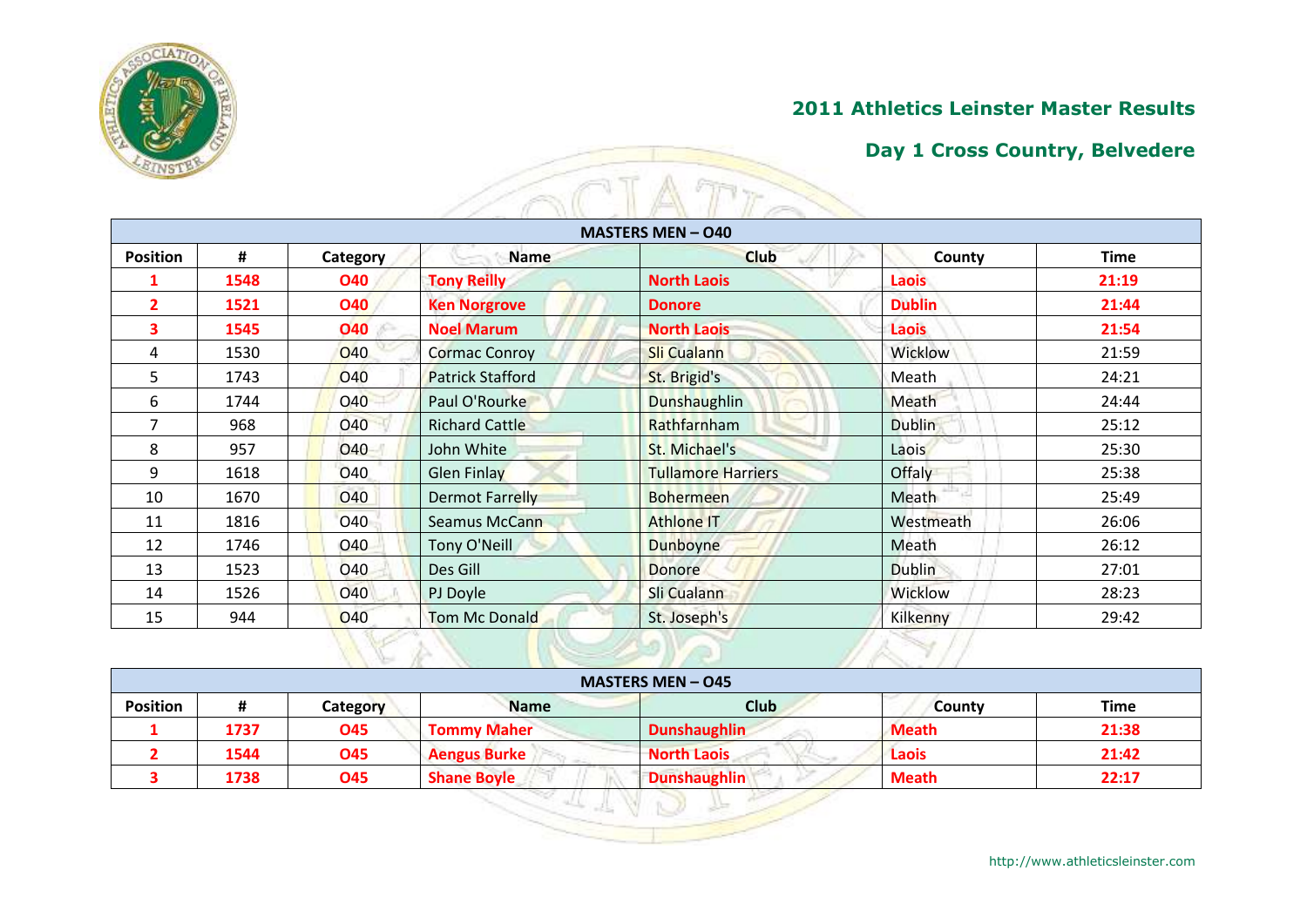

| <b>SANSTER</b>  |      |                  |                        |                           |                |             |
|-----------------|------|------------------|------------------------|---------------------------|----------------|-------------|
|                 |      |                  |                        | <b>MASTERS MEN - 045</b>  |                |             |
| <b>Position</b> | #    | Category         | <b>Name</b>            | <b>Club</b>               | County         | <b>Time</b> |
| 4               | 958  | O45              | Derek Coogan           | St. Michael's             | Laois          | 22:37       |
| 5               | 1668 | O45              | David O'Connell        | Bohermeen                 | Meath          | 23:00       |
| 6               | 921  | <b>O45</b><br>x. | David Fagan            | <b>Mullingar Harriers</b> | Westmeath      | 23:12       |
| $\overline{7}$  | 922  | <b>045</b>       | <b>Paddy Daly</b>      | <b>Mullingar Harriers</b> | Westmeath      | 23:14       |
| 8               | 1741 | <b>045</b>       | <b>Mark Leacy</b>      | South O'Hanlon            | Meath          | 23:17       |
| 9               | 1747 | <b>045</b>       | Diarmuid Fagan         | Na Fianna                 | Meath          | 23:22       |
| 10              | 923  | <b>045</b>       | <b>Matt Glennon</b>    | <b>Mullingar Harriers</b> | Westmeath      | 23:27       |
| 11              | 1748 | <b>O45</b>       | <b>Derek Hunter</b>    | <b>Dunshaughlin</b>       | Meath          | 23:31       |
| 11              | 1619 | <b>045</b>       | <b>Brendan Abbott</b>  | <b>Tullamore Harriers</b> | Offaly         | 23:31       |
| 13              | 1533 | <b>O45</b>       | <b>Ben Mooney</b>      | <b>Sli Cualann</b>        | <b>Wicklow</b> | 23:34       |
| 13              | 965  | O <sub>45</sub>  | Pehrse Coyle           | Rathfarnham               | <b>Dublin</b>  | 23:34       |
| 15              | 1549 | 045              | PJ Carroll             | <b>North Laois</b>        | Laois          | 23:46       |
| 16              | 1616 | <b>045</b>       | Liam Dunne             | <b>Tullamore Harriers</b> | Offaly         | 24:17       |
| 17              | 964  | <b>045</b>       | Derek Bain             | Rathfarnham               | <b>Dublin</b>  | 24:38       |
| 18              | 1572 | O45              | <b>Eddie McGrath</b>   | <b>Liffey Valley</b>      | <b>Dublin</b>  | 24:40       |
| 19              | 1522 | <b>045</b>       | Gerrald McDonald       | <b>Donore</b>             | <b>Dublin</b>  | 24:58       |
| 20              | 924  | <b>O45</b>       | Liam McGlynn           | <b>Mullingar Harriers</b> | Westmeath      | 25:23       |
| 21              | 956  | <b>045</b>       | <b>John Fitzsimons</b> | <b>Kildare A.C</b>        | Kildare        | 25:30       |
| 21              | 941  | O45              | <b>Michael Power</b>   | St. Joseph's              | Kilkenny       | 25:30       |
| 23              | 920  | <b>045</b>       | <b>Enda Finnerty</b>   | <b>Mullingar Harriers</b> | Westmeath      | 25:44       |
| 24              | 1529 | <b>045</b>       | <b>Michael Bullock</b> | Sli Cualann               | Wicklow        | 25:50       |
| 25              | 942  | O45              | Rocky Mernagh          | St. Joseph's              | Kilkenny       | 25:53       |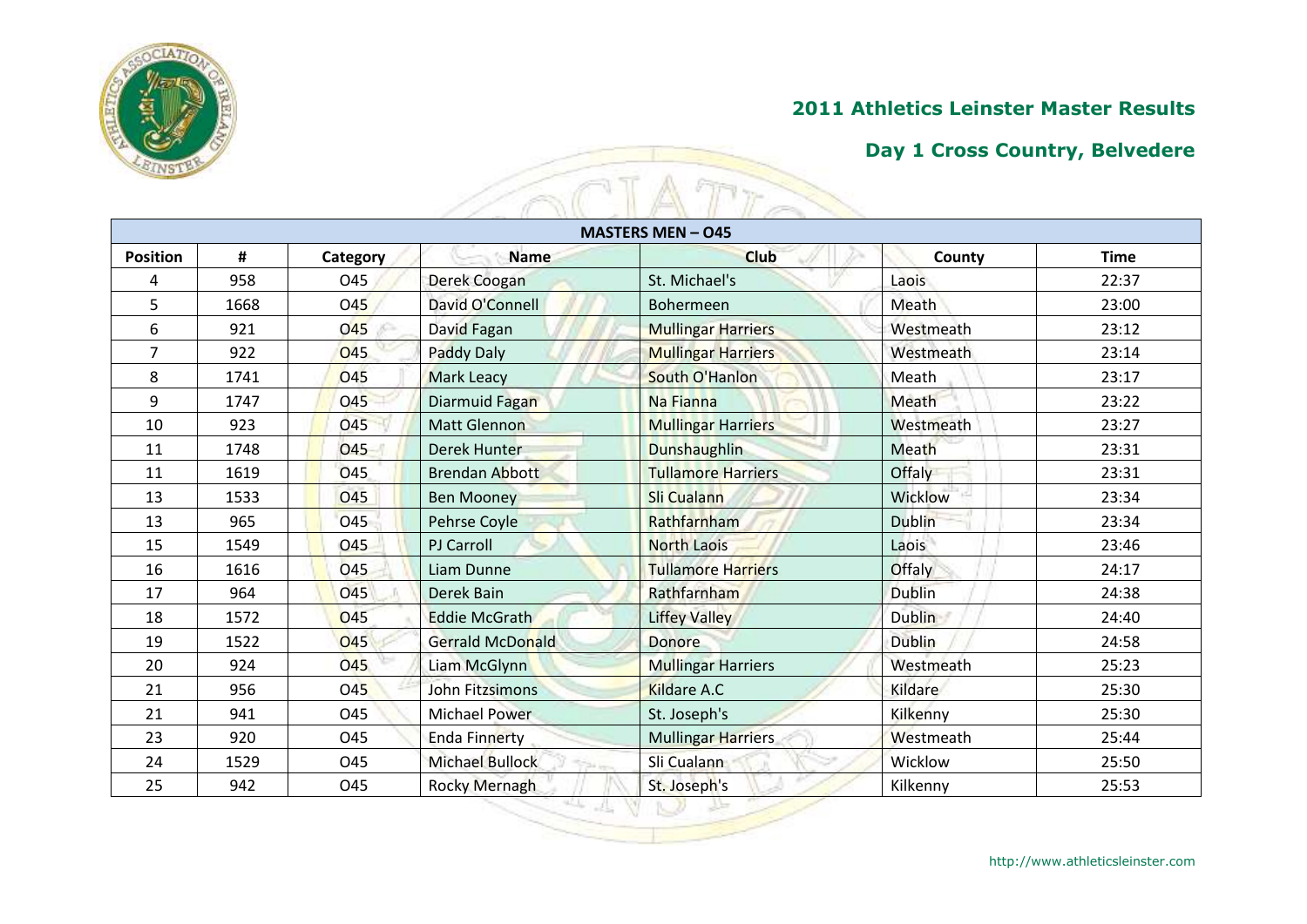

### **Day 1 Cross Country, Belvedere**

| <b>MASTERS MEN - 045</b> |      |                 |                      |                           |          |             |  |  |
|--------------------------|------|-----------------|----------------------|---------------------------|----------|-------------|--|--|
| <b>Position</b>          | #    | Category        | <b>Name</b>          | <b>Club</b>               | County   | <b>Time</b> |  |  |
| 26                       | 1622 | O45             | Fran Mollon          | <b>Tullamore Harriers</b> | Offaly   | 25:56       |  |  |
| 27                       | 1585 | O <sub>45</sub> | <b>Declan Swords</b> | Trim                      | Meath    | 26:19       |  |  |
| 28                       | 943  | 045             | Sean Hokey           | St. Joseph's              | Kilkenny | 27:04       |  |  |
| 29                       | 1583 | <b>O45</b>      | Martin Brogan        | Trim                      | Meath    | 27:29       |  |  |
| 30                       | 1528 | <b>O45</b>      | AJ Cotter            | <b>Sli Cualann</b>        | Wicklow  | 27:31       |  |  |
| 31                       | 1531 | <b>O45</b>      | <b>Bruce Philips</b> | Sli Cualann               | Wicklow  | 27:48       |  |  |
| 32                       | 1655 | O <sub>45</sub> | Dennis Cormack       | <b>Gowran</b>             | Kilkenny | 29:10       |  |  |

|                 |      |                 |                        | <b>MASTERS MEN - O50</b>  |                |             |
|-----------------|------|-----------------|------------------------|---------------------------|----------------|-------------|
| <b>Position</b> | #    | <b>Category</b> | <b>Name</b>            | <b>Club</b>               | <b>County</b>  | <b>Time</b> |
|                 | 1893 | 050             | <b>Ger Moloney</b>     | <b>St. Paul's</b>         | <b>Wexford</b> | 22:04       |
|                 | 952  | <b>O50</b>      | <b>Tom O Connor</b>    | <b>Liffey Valley</b>      | <b>Dublin</b>  | 22:22       |
| 3               | 1826 | 050             | <b>Patrick O'Grady</b> | Drogheda & D.             | Louth          | 22:33       |
| 4               | 1547 | O50             | <b>Martin McDonald</b> | <b>North Laois</b>        | Laois          | 22:53       |
| 5.              | 1739 | O <sub>50</sub> | Paddy Mangan           | <b>Dunshaughlin</b>       | Meath          | 23:05       |
| 6               | 1546 | 050             | Jimmy McCormack        | <b>North Laois</b>        | Laois          | 23:07       |
|                 | 971  | O <sub>50</sub> | <b>Tommy Bishop</b>    | Rathfarnham               | Dublin         | 23:50       |
| 8               | 1623 | O50             | <b>Martin Carroll</b>  | <b>Tullamore Harriers</b> | Offaly         | 24:10       |
| 9               | 1763 | O <sub>50</sub> | <b>Benny Byrne</b>     | <b>Dunshaughlin</b>       | Meath          | 25:02       |
| 10              | 972  | O <sub>50</sub> | John McHugh            | Rathfarnham               | <b>Dublin</b>  | 25:16       |
| 11              | 1765 | O <sub>50</sub> | Michael Cornyn         | Dunboyne                  | Meath          | 25:37       |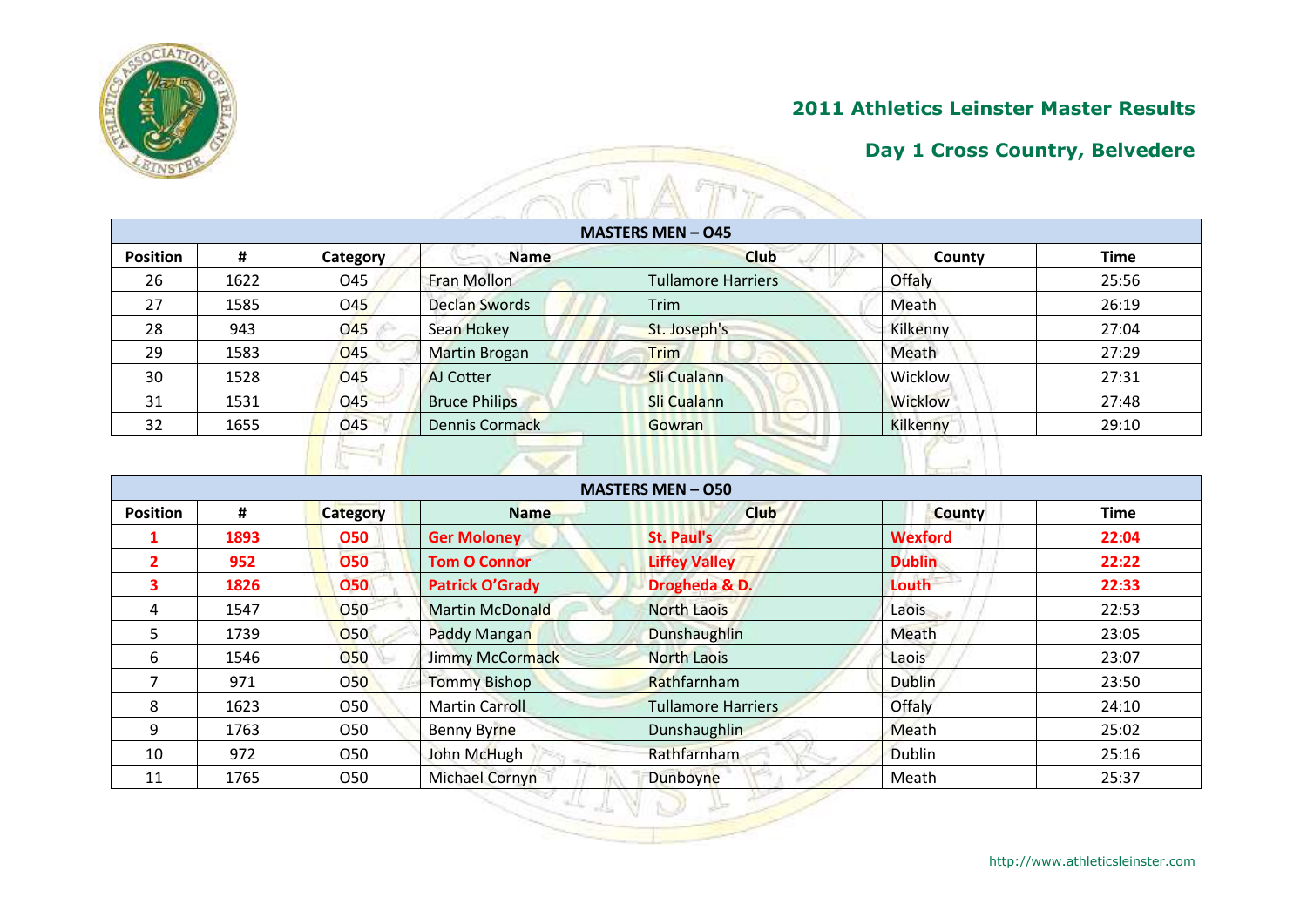

#### **Day 1 Cross Country, Belvedere**

| <b>MASTERS MEN - 050</b> |      |            |                        |                           |               |             |  |  |
|--------------------------|------|------------|------------------------|---------------------------|---------------|-------------|--|--|
| <b>Position</b>          | #    | Category   | <b>Name</b>            | <b>Club</b>               | County        | <b>Time</b> |  |  |
| 12                       | 925  | <b>O50</b> | <b>Seamus Moran</b>    | <b>Mullingar Harriers</b> | Westmeath     | 26:40       |  |  |
| 13                       | 1761 | <b>O50</b> | Charlie O'Brien        | Dunshaughlin              | Meath         | 26:48       |  |  |
| 14                       | 1630 | 050        | <b>Brendan Kennedy</b> | <b>Tullamore Harriers</b> | Offaly        | 28:17       |  |  |
| 15                       | 974  | <b>O50</b> | P.J. Claffey           | Rathfarnham               | <b>Dublin</b> | 28:54       |  |  |
| 16                       | 1586 | <b>O50</b> | Ciaran Tobin           | Trim                      | Meath         | 29:11       |  |  |
| 17                       | 1589 | <b>O50</b> | John Rowe              | <b>Trim</b>               | Meath         | 29:29       |  |  |
| 18                       | 1629 | 050        | <b>Tony McCormack</b>  | <b>Tullamore Harriers</b> | Offaly        | 30:23       |  |  |
| 19                       | 1627 | 050        | Andy O'Grady           | <b>Tullamore Harriers</b> | Offaly        | 30:45       |  |  |

| <b>Position</b> | #    | <b>Category</b> | <b>Name</b>         | <b>Club</b>               | County        | <b>Time</b> |
|-----------------|------|-----------------|---------------------|---------------------------|---------------|-------------|
|                 | 950  | <b>O55</b>      | <b>John Cullen</b>  | <b>Liffey Valley</b>      | <b>Dublin</b> | 23:10       |
|                 | 951  | 055             | <b>Paul Power</b>   | <b>Liffey Valley</b>      | <b>Dublin</b> | 23:35       |
| 3               | 1624 | 055             | <b>Johny Feery</b>  | <b>Tullamore Harriers</b> | <b>Offaly</b> | 23:53       |
| 4               | 926  | <b>O55</b>      | Pat Muldoon         | <b>Mullingar Harriers</b> | Westmeath     | 23:56       |
| 5.              | 973  | 055             | <b>Terry Clark</b>  | Rathfarnham               | Dublin        | 24:47       |
| 6               | 953  | <b>O55</b>      | Martin O Callghan   | <b>Liffey Valley</b>      | Dublin        | 26:14       |
|                 | 1808 | O <sub>55</sub> | <b>Conor Cooney</b> | Drogheda & D.             | Louth         | 27:25       |
| 8               | 1817 | O <sub>55</sub> | Charlie Lawn        | Athlone IT                | Westmeath     | 27:32       |
| 9               | 945  | O55             | Marty Kelly         | Gowran                    | Kilkenny      | 28:39       |

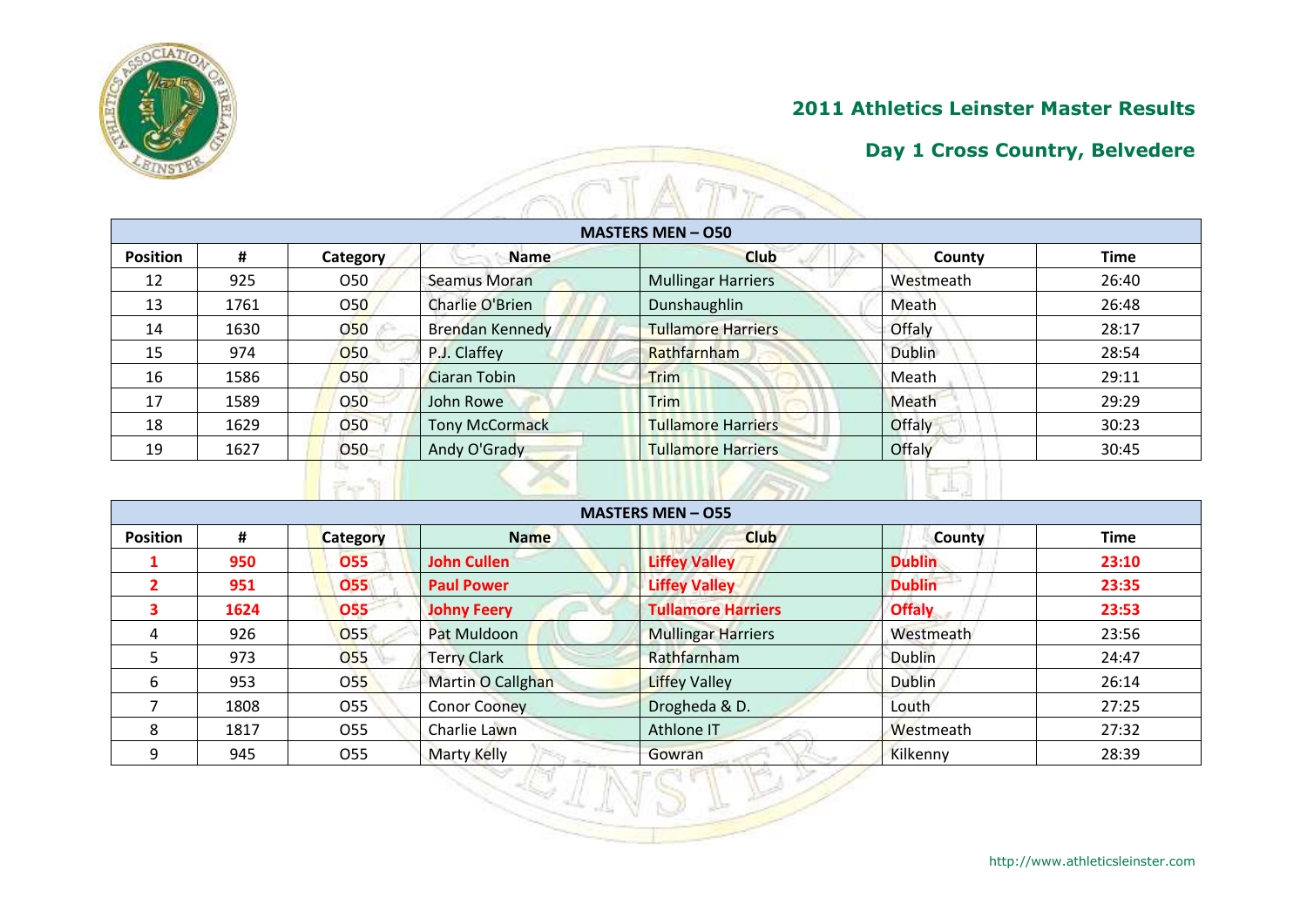

### **Day 1 Cross Country, Belvedere**

|                 |      |                  |                      | <b>MASTERS MEN - O60</b>  |                 |             |
|-----------------|------|------------------|----------------------|---------------------------|-----------------|-------------|
| <b>Position</b> | #    | Category         | <b>Name</b>          | <b>Club</b>               | County          | <b>Time</b> |
|                 | 1626 | <b>O60</b>       | John Todd            | <b>Tullamore Harriers</b> | <b>Offaly</b>   | 24:50       |
|                 | 1527 | <b>O60</b>       | <b>Jim Boland</b>    | Sli Cualann               | <b>Wicklow</b>  | 27:07       |
|                 | 947  | <b>O60</b><br>x. | <b>Michael Hogan</b> | <b>Gowran</b>             | <b>Kilkenny</b> | 34:46       |

|                 |      |                 |                       | <b>MASTERS MEN - 065</b>  |               |             |
|-----------------|------|-----------------|-----------------------|---------------------------|---------------|-------------|
| <b>Position</b> | #    | <b>Category</b> | <b>Name</b>           | <b>Club</b>               | <b>County</b> | <b>Time</b> |
|                 | 1524 | <b>O65</b>      | <b>Terry Mee</b>      | <b>Donore</b>             | <b>Dublin</b> | 28:26       |
|                 | 929  | <b>O65</b>      | <b>Sean McMullin</b>  | <b>Mullingar Harriers</b> | Westmeath     | 29:00       |
|                 | 1588 | <b>O65</b>      | <b>David Hawcroft</b> | <b>Trim</b>               | <b>Meath</b>  | 29:52       |
|                 | 1628 | <b>O65</b>      | Jim Lanagan           | <b>Tullamore Harriers</b> | Offaly        | 37:33       |

|               |        |                         |      |            | <b>MASTERS MEN CLUB 040</b> |                     |              |    |   |
|---------------|--------|-------------------------|------|------------|-----------------------------|---------------------|--------------|----|---|
| <b>Team A</b> | Team B | <b>Position</b>         | #    | Category   | <b>Name</b>                 | <b>Club</b>         | County       | A  | B |
|               |        |                         | 1548 | <b>O40</b> | <b>Tony Reilly</b>          | <b>North Laois</b>  | <b>Laois</b> |    |   |
|               |        | $\overline{\mathbf{3}}$ | 1544 | <b>O45</b> | <b>Aengus Burke</b>         | <b>North Laois</b>  | Laois        | 21 |   |
|               |        | 5                       | 1545 | <b>O40</b> | <b>Noel Marum</b>           | <b>North Laois</b>  | Laois        |    |   |
|               |        | 12                      | 1547 | <b>O50</b> | <b>Martin McDonald</b>      | <b>North Laois</b>  | Laois        |    |   |
|               |        |                         | 1737 | <b>O45</b> | <b>Tommy Maher</b>          | <b>Dunshaughlin</b> | <b>Meath</b> |    |   |
|               |        | 8                       | 1738 | O45        | <b>Shane Boyle</b>          | <b>Dunshaughlin</b> | <b>Meath</b> | 46 |   |
|               |        | 14                      | 1739 | <b>O50</b> | <b>Paddy Mangan</b>         | <b>Dunshaughlin</b> | <b>Meath</b> |    |   |
|               |        | 22                      | 1748 | <b>O45</b> | <b>Derek Hunter</b>         | <b>Dunshaughlin</b> | <b>Meath</b> |    |   |

http://www.athleticsleinster.com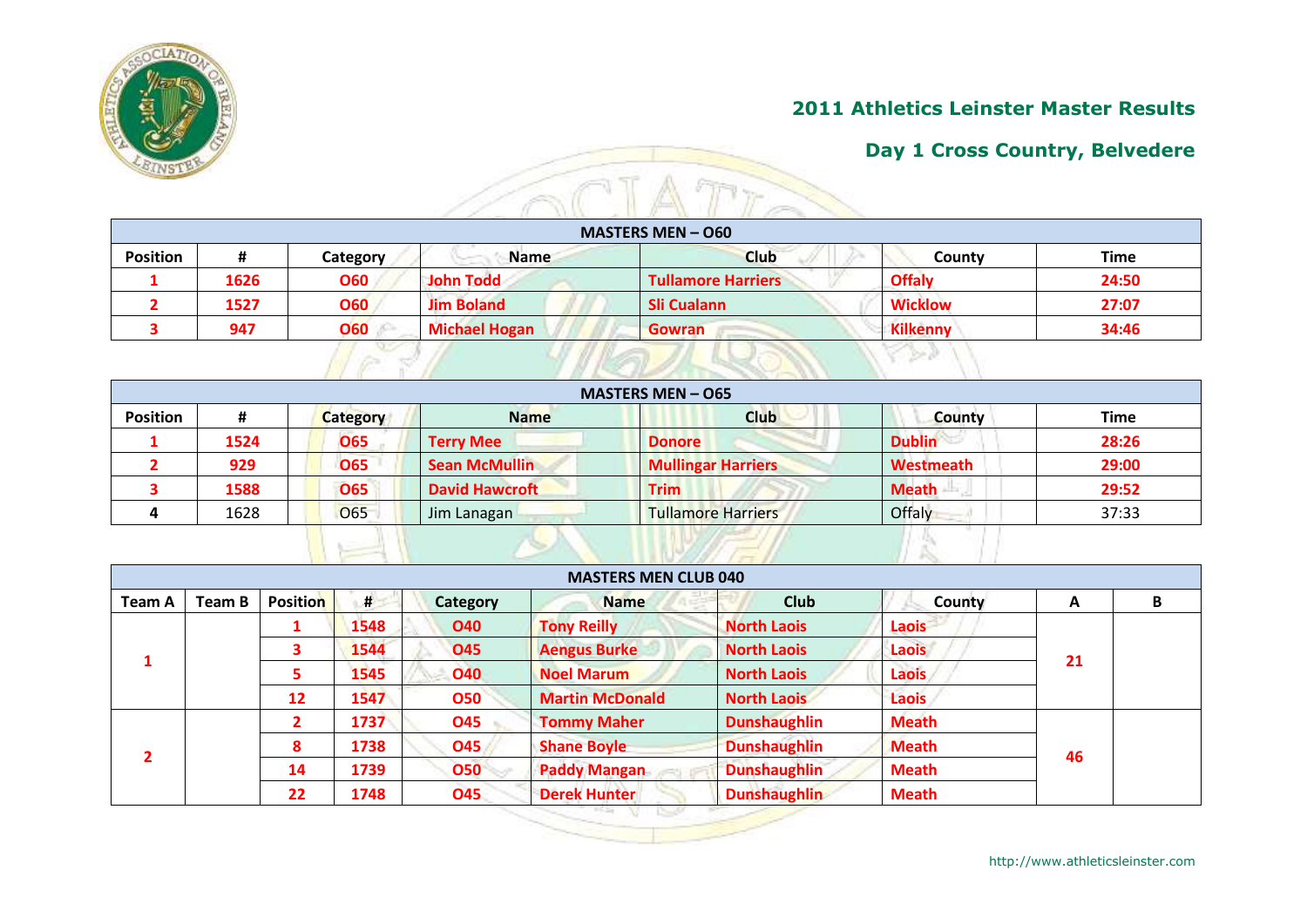

#### **Day 1 Cross Country, Belvedere**

| <b>Team A</b> | <b>Team B</b> | <b>Position</b> | #    | Category        | <b>MASTERS MEN CLUB 040</b><br><b>Name</b> | Club                      | County           | A   | B |
|---------------|---------------|-----------------|------|-----------------|--------------------------------------------|---------------------------|------------------|-----|---|
|               |               | 17              | 921  | <b>O45</b>      | <b>David Fagan</b>                         | <b>Mullingar Harriers</b> | <b>Westmeath</b> |     |   |
|               |               | 18              | 922  | <b>045</b>      | <b>Paddy Daly</b>                          | <b>Mullingar Harriers</b> | <b>Westmeath</b> | 86  |   |
| 3             |               | 21              | 923  | <b>O45</b>      | <b>Matt Glennon</b>                        | <b>Mullingar Harriers</b> | <b>Westmeath</b> |     |   |
|               |               | 30              | 926  | <b>O55</b>      | <b>Pat Muldoon</b>                         | <b>Mullingar Harriers</b> | <b>Westmeath</b> |     |   |
|               |               | 9               | 952  | <b>O50</b>      | Tom O Connor                               | <b>Liffey Valley</b>      | Dublin           |     |   |
|               |               | 16              | 950  | <b>O55</b>      | John Cullen                                | <b>Liffey Valley</b>      | <b>Dublin</b>    | 86  |   |
| 4             |               | 26              | 951  | 055             | <b>Paul Power</b>                          | <b>Liffey Valley</b>      | <b>Dublin</b>    |     |   |
|               |               | 35              | 1572 | O45             | <b>Eddie McGrath</b>                       | <b>Liffey Valley</b>      | <b>Dublin</b>    |     |   |
|               | 5             | 6               | 1530 | O40             | <b>Cormac Conroy</b>                       | <b>Sli Cualann</b>        | <b>Wicklow</b>   |     |   |
|               |               | 24              | 1533 | O45             | <b>Ben Mooney</b>                          | Sli Cualann               | Wicklow          | 143 |   |
|               |               | 51              | 1529 | O45             | <b>Michael Bullock</b>                     | Sli Cualann               | Wicklow          |     |   |
|               |               | 62              | 1527 | O60             | <b>Jim Boland</b>                          | Sli Cualann               | Wicklow          |     |   |
|               |               | 22              | 1619 | O45             | <b>Brendan Abbott</b>                      | <b>Tullamore Harriers</b> | Offaly           |     |   |
|               |               | 32              | 1616 | <b>045</b>      | Liam Dunne                                 | <b>Tullamore Harriers</b> | Offaly           | 155 |   |
|               | 6             | 48              | 1618 | O40             | <b>Glen Finlay</b>                         | <b>Tullamore Harriers</b> | <b>Offaly</b>    |     |   |
|               |               | 53              | 1622 | O45             | <b>Fran Mollon</b>                         | <b>Tullamore Harriers</b> | <b>Offaly</b>    |     |   |
|               |               | 4               | 1521 | <b>040</b>      | <b>Ken Norgrove</b>                        | Donore                    | <b>Dublin</b>    |     |   |
| 7             |               | 39              | 1522 | O <sub>45</sub> | <b>Gerrald McDonald</b>                    | Donore                    | <b>Dublin</b>    | 173 |   |
|               |               | 60              | 1523 | O40             | Des Gill                                   | <b>Donore</b>             | <b>Dublin</b>    |     |   |
|               |               | 70              | 1524 | O65             | <b>Terry Mee</b>                           | <b>Donore</b>             | <b>Dublin</b>    |     |   |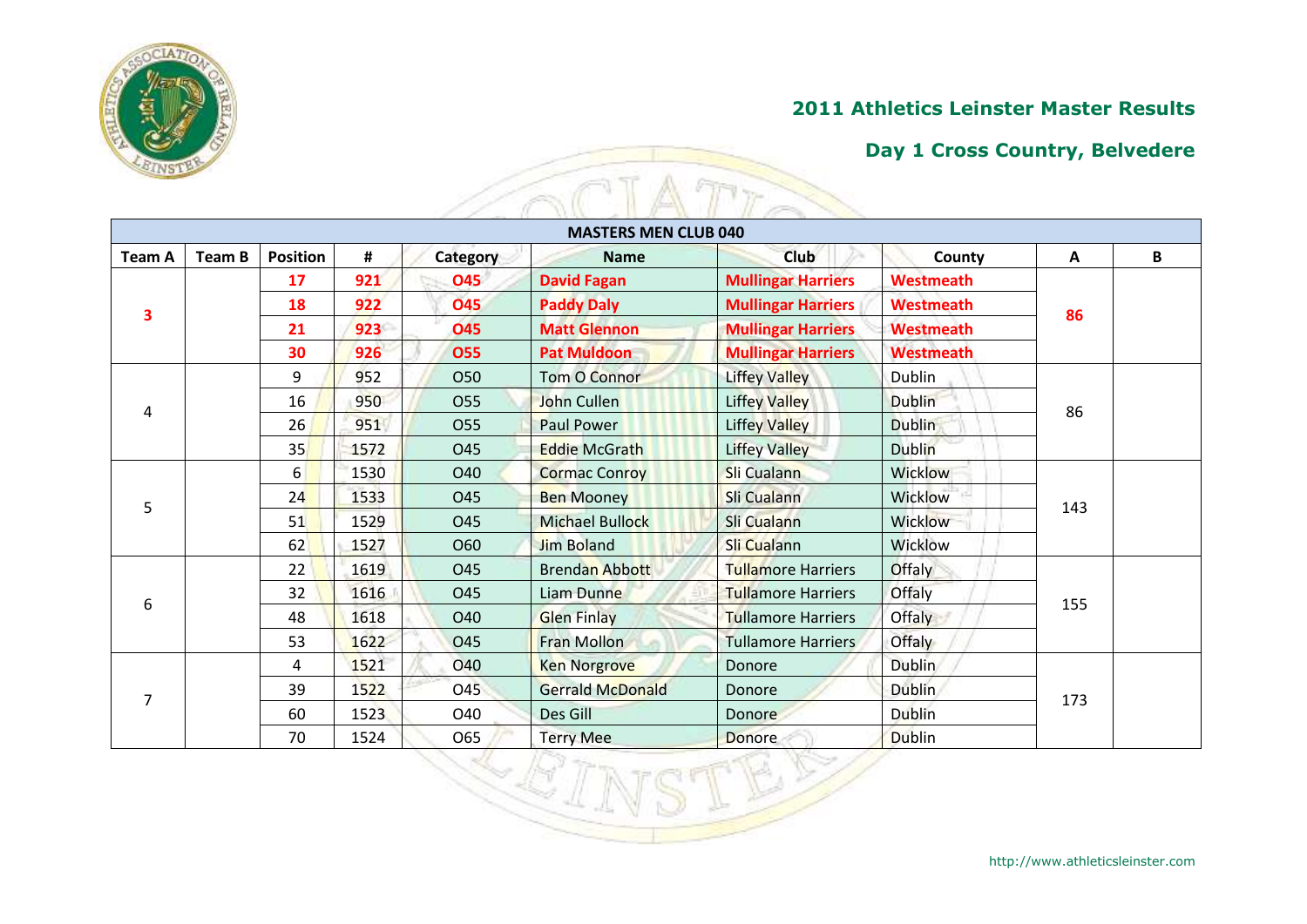

#### **Day 1 Cross Country, Belvedere**

|        |                |                 |      |            | <b>MASTERS MEN CLUB O55 (3 Scorers)</b> |                           |               |   |     |
|--------|----------------|-----------------|------|------------|-----------------------------------------|---------------------------|---------------|---|-----|
| Team A | Team B         | <b>Position</b> | #    | Category   | <b>Name</b>                             | <b>Club</b>               | County        | A | B   |
|        |                | 29              | 1624 | 055        | <b>Johny Feery</b>                      | <b>Tullamore Harriers</b> | <b>Offaly</b> |   |     |
|        | $\mathbf{1}$   | 31              | 1623 | <b>O50</b> | <b>Martin Carroll</b>                   | <b>Tullamore Harriers</b> | <b>Offaly</b> |   | 98  |
|        |                | 38              | 1626 | <b>O60</b> | <b>John Todd</b>                        | <b>Tullamore Harriers</b> | <b>Offaly</b> |   |     |
|        |                | 28              | 971  | <b>O50</b> | <b>Tommy Bishop</b>                     | <b>Rathfarnham</b>        | <b>Dublin</b> |   |     |
|        | $\overline{2}$ | 37              | 973  | <b>O55</b> | <b>Terry Clark</b>                      | <b>Rathfarnham</b>        | <b>Dublin</b> |   | 107 |
|        |                | 42              | 972  | <b>O50</b> | <b>John McHugh</b>                      | <b>Rathfarnham</b>        | <b>Dublin</b> |   |     |
|        |                | 75              | 1586 | <b>O50</b> | <b>Ciaran Tobin</b>                     | <b>Trim</b>               | <b>Meath</b>  |   |     |
|        | 3              | 76              | 1589 | <b>O55</b> | <b>John Rowe</b>                        | <b>Trim</b>               | <b>Meath</b>  |   | 229 |
|        |                | 78              | 1588 | <b>O65</b> | <b>David Hawcroft</b>                   | <b>Trim</b>               | <b>Meath</b>  |   |     |

|               |        |                         |      |            | <b>MASTERS MEN COUNTY</b> |                      |              |    |   |
|---------------|--------|-------------------------|------|------------|---------------------------|----------------------|--------------|----|---|
| <b>Team A</b> | Team B | Position                | #    | Category   | <b>Name</b>               | <b>Club</b>          | County       | A  | B |
|               |        | т                       | 1548 | <b>O40</b> | <b>Tony Reilly</b>        | <b>North Laois</b>   | Laois        |    |   |
|               |        | $\overline{\mathbf{3}}$ | 1544 | <b>O45</b> | <b>Aengus Burke</b>       | <b>North Laois</b>   | <b>Laois</b> | 20 |   |
|               |        | 5                       | 1545 | <b>O40</b> | <b>Noel Marum</b>         | <b>North Laois</b>   | Laois        |    |   |
|               |        | <b>11</b>               | 958  | <b>O45</b> | <b>Derek Coogan</b>       | <b>St. Michael's</b> | <b>Laois</b> |    |   |
|               |        | $\overline{2}$          | 1737 | <b>O45</b> | <b>Tommy Maher</b>        | <b>Dunshaughlin</b>  | <b>Meath</b> |    |   |
|               |        | 8                       | 1738 | <b>O45</b> | <b>Shane Boyle</b>        | <b>Dunshaughlin</b>  | <b>Meath</b> | 37 |   |
|               |        | 13                      | 1668 | <b>O45</b> | <b>David O'Connell</b>    | <b>Bohermeen</b>     | <b>Meath</b> |    |   |
|               |        | 14                      | 1739 | 050        | <b>Paddy Mangan</b>       | <b>Dunshaughlin</b>  | <b>Meath</b> |    |   |
|               |        |                         |      |            |                           |                      |              |    |   |
|               |        |                         |      |            |                           |                      |              |    |   |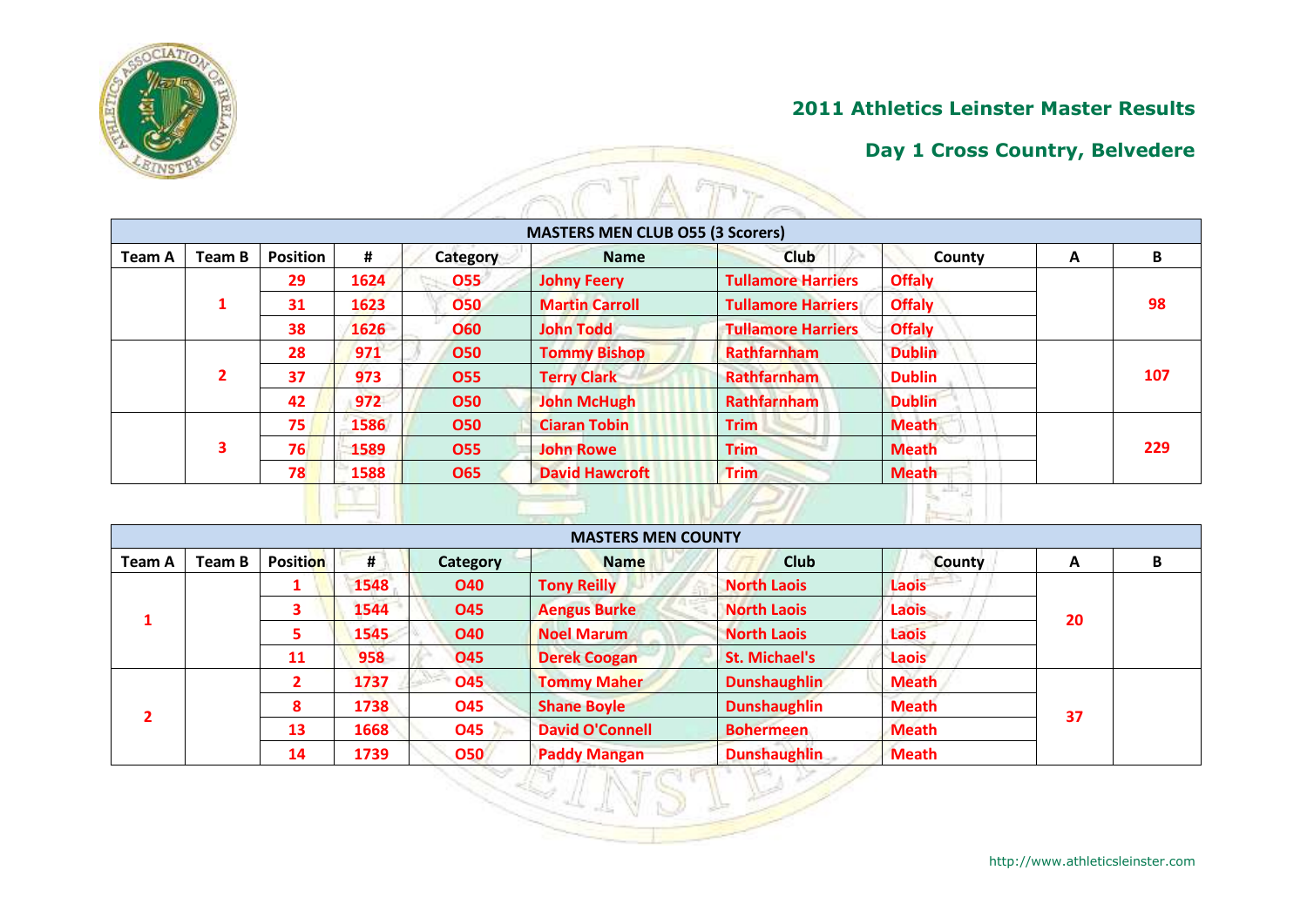

#### **Day 1 Cross Country, Belvedere**

| <b>Team A</b> | Team B | <b>Position</b> | #    | Category             | <b>MASTERS MEN COUNTY</b><br><b>Name</b> | Club                      | County           | A   | В   |
|---------------|--------|-----------------|------|----------------------|------------------------------------------|---------------------------|------------------|-----|-----|
|               |        | 4               | 1521 | <b>O40</b>           | <b>Ken Norgrove</b>                      | <b>Donore</b>             | <b>Dublin</b>    |     |     |
|               |        | 9               | 952  | 050                  | <b>Tom O Connor</b>                      | <b>Liffey Valley</b>      | <b>Dublin</b>    |     |     |
| 3             |        | 16              | 950  | <b>O55</b>           | <b>John Cullen</b>                       | <b>Liffey Valley</b>      | <b>Dublin</b>    | 53  |     |
|               |        | 24              | 965  | 045                  | <b>Pehrse Coyle</b>                      | <b>Rathfarnham</b>        | <b>Dublin</b>    |     |     |
|               |        | 17              | 921  | O45                  | David Fagan                              | <b>Mullingar Harriers</b> | Westmeath        |     |     |
|               |        | 18              | 922  | <b>O45</b>           | <b>Paddy Daly</b>                        | <b>Mullingar Harriers</b> | <b>Westmeath</b> |     |     |
| 4             |        | 21              | 923  | O45                  | <b>Matt Glennon</b>                      | <b>Mullingar Harriers</b> | Westmeath        | 86  |     |
|               |        | 30              | 926  | 055                  | Pat Muldoon                              | <b>Mullingar Harriers</b> | Westmeath        |     |     |
| 5             | 6      | 1530            | O40  | <b>Cormac Conroy</b> | <b>Sli Cualann</b>                       | <b>Wicklow</b>            |                  |     |     |
|               |        | 24              | 1533 | <b>O45</b>           | <b>Ben Mooney</b>                        | Sli Cualann               | Wicklow          | 143 |     |
|               |        | 51              | 1529 | O45                  | <b>Michael Bullock</b>                   | Sli Cualann               | Wicklow          |     |     |
|               |        | 62              | 1527 | O60                  | <b>Jim Boland</b>                        | Sli Cualann               | Wicklow          |     |     |
|               |        | 22              | 1619 | O45                  | <b>Brendan Abbott</b>                    | <b>Tullamore Harriers</b> | Offaly           |     |     |
|               |        | 32              | 1616 | O45                  | Liam Dunne                               | <b>Tullamore Harriers</b> | Offaly           | 155 |     |
| 6             |        | 48              | 1618 | <b>040</b>           | <b>Glen Finlay</b>                       | <b>Tullamore Harriers</b> | Offaly           |     |     |
|               |        | 53              | 1622 | <b>O45</b>           | <b>Fran Mollon</b>                       | <b>Tullamore Harriers</b> | <b>Offaly</b>    |     |     |
|               |        | 26              | 951  | 055                  | <b>Paul Power</b>                        | <b>Liffey Valley</b>      | <b>Dublin</b>    |     |     |
|               | 1      | 28              | 971  | <b>O50</b>           | <b>Tommy Bishop</b>                      | <b>Rathfarnham</b>        | <b>Dublin</b>    |     | 133 |
|               |        | 37              | 973  | <b>O55</b>           | <b>Terry Clark</b>                       | Rathfarnham               | <b>Dublin</b>    |     |     |
|               |        | 42              | 972  | 050                  | <b>John McHugh</b>                       | <b>Rathfarnham</b>        | <b>Dublin</b>    |     |     |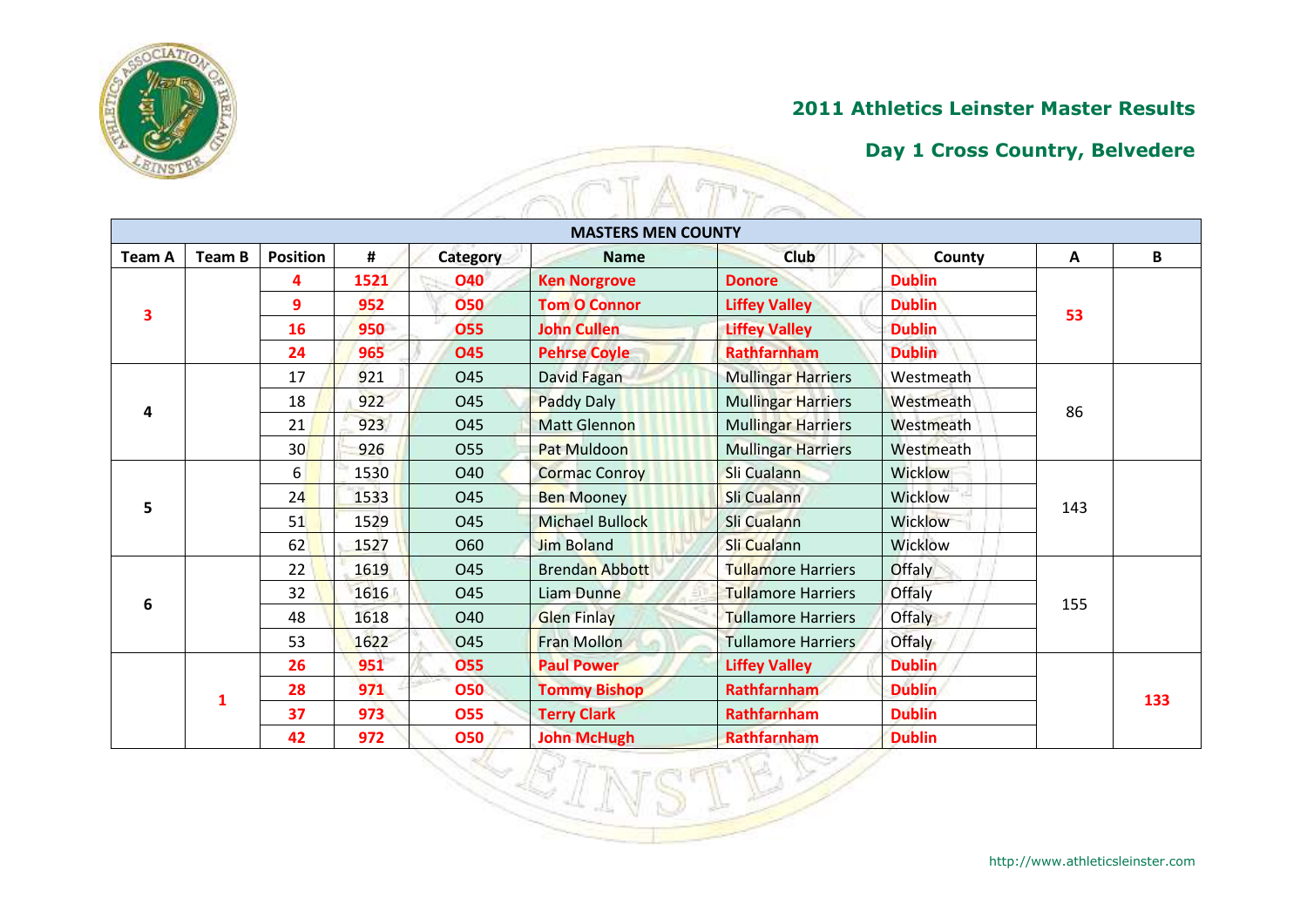

### **Day 1 Cross Country, Belvedere**

|               |                |                 |      |                 | <b>MASTERS MEN COUNTY</b> |                             |                 |     |     |
|---------------|----------------|-----------------|------|-----------------|---------------------------|-----------------------------|-----------------|-----|-----|
| <b>Team A</b> | Team B         | <b>Position</b> | #    | Category        | <b>Name</b>               | Club                        | County          | A   | B   |
|               |                | 29              | 1624 | 055             | <b>Johny Feery</b>        | <b>Tullamore Harriers B</b> | <b>Offaly</b>   |     |     |
|               | $\overline{2}$ | 31              | 1623 | <b>O50</b>      | <b>Martin Carroll</b>     | <b>Tullamore Harriers B</b> | <b>Offaly</b>   |     | 166 |
|               |                | 38              | 1626 | <b>O60</b>      | <b>John Todd</b>          | <b>Tullamore Harriers B</b> | <b>Offaly</b>   |     |     |
|               |                | 68              | 1630 | <b>O50</b>      | <b>Brendan Kennedy</b>    | <b>Tullamore Harriers B</b> | <b>Offaly</b>   |     |     |
|               |                | 44              | 941  | O45             | <b>Michael Power</b>      | St. Joseph's                | Kilkenny        |     |     |
|               |                | 52              | 942  | O45             | <b>Rocky Mernagh</b>      | St. Joseph's                | Kilkenny        | 228 |     |
|               |                | 61              | 943  | O <sub>45</sub> | Sean Hokey                | St. Joseph's                | Kilkenny        |     |     |
|               |                | 71              | 945  | <b>O55</b>      | <b>Marty Kelly</b>        | Gowran                      | <b>Kilkenny</b> |     |     |
|               |                | 40              | 1763 | <b>O50</b>      | <b>Benny Byrne</b>        | <b>Dunshaughlin</b>         | <b>Meath</b>    |     |     |
|               |                | 47              | 1765 | <b>O50</b>      | <b>Michael Cornyn</b>     | <b>Dunboyne</b>             | <b>Meath</b>    |     | 221 |
|               | 3              | 59              | 1761 | <b>O50</b>      | <b>Charlie O'Brien</b>    | <b>Dunshaughlin</b>         | <b>Meath</b>    |     |     |
|               |                | 75              | 1586 | <b>O50</b>      | <b>Ciaran Tobin</b>       | <b>Trim</b>                 | <b>Meath</b>    |     |     |

|                 |      |            |                         | <b>MASTERS WOMEN - OVERALL</b> |                 |             |
|-----------------|------|------------|-------------------------|--------------------------------|-----------------|-------------|
| <b>Position</b> | #    | Category   | <b>Name</b>             | <b>Club</b>                    | <b>County</b>   | <b>Time</b> |
|                 | 255  | <b>O45</b> | <b>Helen White</b>      | <b>Sportsworld</b>             | <b>Dublin</b>   | 16.22       |
|                 | 104  | <b>O45</b> | <b>Niamh Richradson</b> | <b>K.C.H</b>                   | <b>Kilkenny</b> | 16.28       |
|                 | 726  | <b>O40</b> | <b>Mairead Murphy</b>   | <b>Liffey Valley</b>           | <b>Dublin</b>   | 16.35       |
|                 | 1876 | O40        | Catherine Murphy        | <b>Slaney Olympic</b>          | Wexford         | 16.50       |
|                 | 236  | O40        | Emilia Dan              | Dunboyne                       | Meath           | 16.54       |
|                 | 231  | O40        | Linda Fahy              | Dunshaughlin                   | Meath           | 16.57       |
|                 | 232  | O45        | Ursula Byrne            | Dunshaughlin                   | Meath           | 17:10       |

http://www.athleticsleinster.com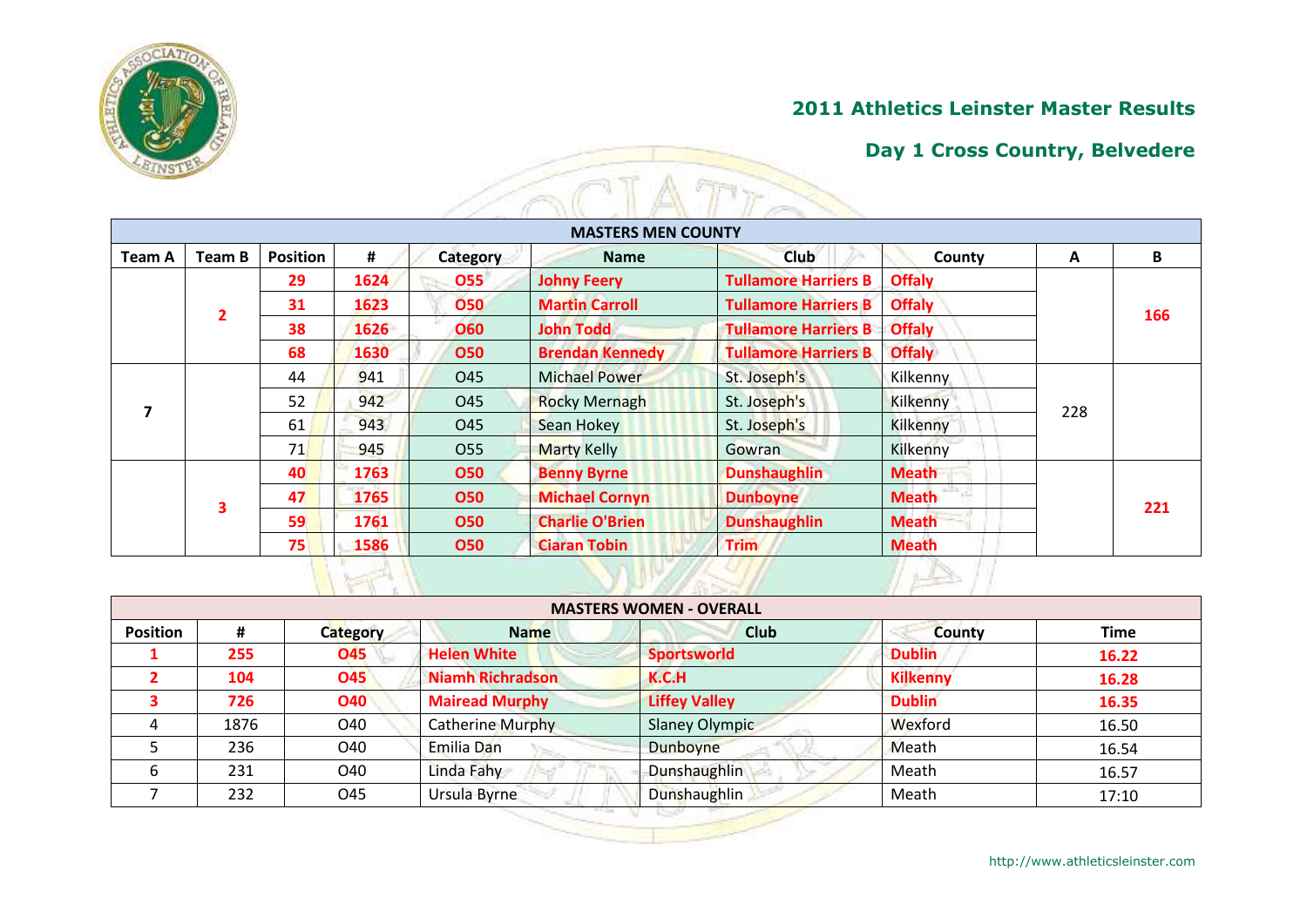

|                 |     |                  |                          | <b>MASTERS WOMEN - OVERALL</b> |               |             |
|-----------------|-----|------------------|--------------------------|--------------------------------|---------------|-------------|
| <b>Position</b> | #   | Category         | <b>Name</b>              | <b>Club</b>                    | County        | <b>Time</b> |
| 8               | 736 | O40              | Imelda Clarke            | Na Fianna                      | Meath         | 17:12       |
| 9               | 722 | O45              | Olivia Sheenin           | St. Michael's                  | Laois         | 17:21       |
| 11              | 728 | <b>045</b><br>ċ. | <b>Maura Dervin</b>      | <b>Mullingar Harriers</b>      | Westmeath     | 17:49       |
| 12              | 234 | <b>O40</b>       | <b>Brigid Clarke</b>     | Na Fianna                      | Meath         | 17:56       |
| 13              | 723 | <b>O45</b>       | <b>Brigid Fitzsimons</b> | <b>Kildare A.C.</b>            | Kildare       | 17:59       |
| 14              | 239 | 045              | Ann Hunter               | <b>Dunshaughlin</b>            | Meath         | 18:07       |
| 15              | 237 | <b>040</b>       | Karen Lavelle            | <b>Star of the Sea</b>         | Meath         | 18:09       |
| 16              | 261 | <b>O40</b>       | <b>Aideen Downes</b>     | Sportsworld                    | <b>Dublin</b> | 18:12       |
| 17              | 738 | <b>O40</b>       | <b>Maggie Higgins</b>    | Na Fianna                      | Meath         | 18:23       |
| 18              | 103 | <b>O40</b>       | <b>Zoe Melling</b>       | Rathfarnham                    | <b>Dublin</b> | 18:25       |
| 19              | 100 | <b>O45</b>       | Laura Flynn              | Rathfarnham                    | <b>Dublin</b> | 18:35       |
| 20              | 238 | <b>045</b>       | <b>Maureen Getty</b>     | St. Brigid's                   | Meath         | 18:36       |
| 21              | 101 | <b>O55</b>       | Helen Ingram             | Rathfarnham                    | <b>Dublin</b> | 18:37       |
| 22              | 291 | <b>O40</b>       | <b>Rita Daly</b>         | <b>Tullamore Harriers</b>      | Offaly        | 18:38       |
| 23              | 731 | O45              | <b>Terri Greene</b>      | <b>Mullingar Harriers</b>      | Westmeath     | 18:43       |
| 24              | 105 | O40              | <b>Claire Smith</b>      | <b>Trim</b>                    | Meath         | 18:45       |
| 25              | 729 | <b>045</b>       | Vera Mc Cool             | <b>Mullingar Harriers</b>      | Westmeath     | 18:48       |
| 26              | 725 | <b>O45</b>       | <b>Linda Spratt</b>      | <b>Liffey Valley</b>           | <b>Dublin</b> | 18:49       |
| 27              | 256 | O40              | <b>Sandra Armstrong</b>  | Sportsworld                    | <b>Dublin</b> | 18:57       |
| 28              | 292 | O45              | Mary Daly                | <b>Tullamore Harriers</b>      | Offaly        | 19:02       |
| 29              | 732 | O45              | Patrica Broderick        | <b>Mullingar Harriers</b>      | Westmeath     | 19:04       |
| 30              | 106 | O50              | Ann Tobin                | Trim                           | Meath         | 19:40       |
| 31              | 260 | O40              | Ann Higgins              | Sportsworld                    | Dublin        | 19:48       |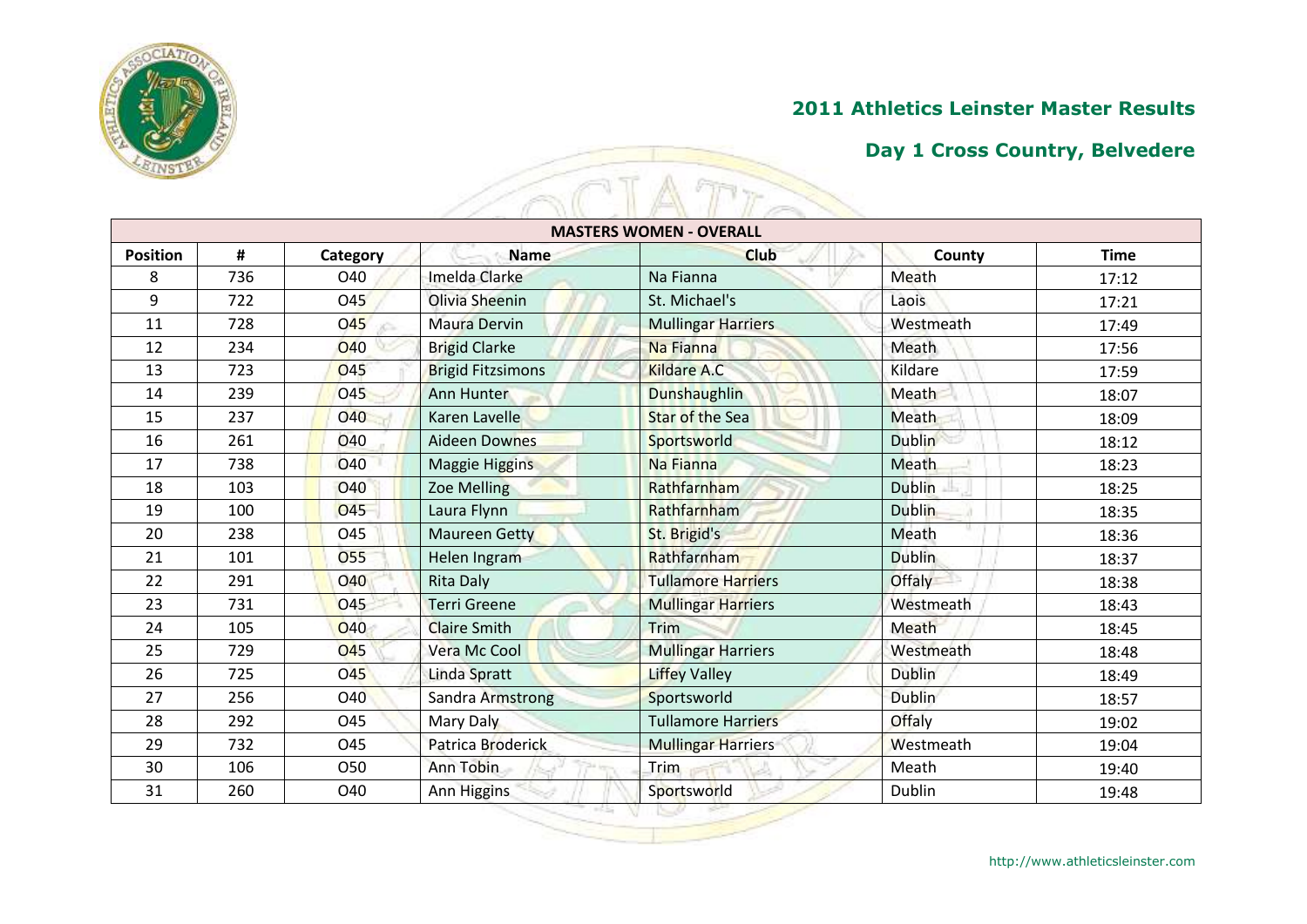

| <b>MASTERS WOMEN - OVERALL</b> |     |                 |                       |                           |                |             |  |  |
|--------------------------------|-----|-----------------|-----------------------|---------------------------|----------------|-------------|--|--|
| <b>Position</b>                | #   | Category        | <b>Name</b>           | <b>Club</b>               | County         | <b>Time</b> |  |  |
| 32                             | 244 | 055             | Nuala Reilly          | Drogheda & D.             | Louth          | 19:54       |  |  |
| 33                             | 724 | O55             | <b>Una Reilly</b>     | <b>Liffey Valley</b>      | Dublin         | 19:58       |  |  |
| 34                             | 737 | <b>O45</b>      | <b>Margaret Neary</b> | Na Fianna                 | Meath          | 20:11       |  |  |
| 35                             | 257 | <b>O40</b>      | Val Lacey-Power       | Sportsworld               | <b>Dublin</b>  | 20:18       |  |  |
| 36                             | 290 | O45             | Martina Conlon        | <b>Tullamore Harriers</b> | Offaly         | 20:30       |  |  |
| 37                             | 258 | <b>O40</b>      | Ann Sweeney           | Sportsworld               | <b>Dublin</b>  | 20:38       |  |  |
| 38                             | 84  | <b>O50</b>      | Jacqueline Patrick    | Sli Cualann               | <b>Wicklow</b> | 20:45       |  |  |
| 39                             | 276 | <b>O50</b>      | Dolores Gilliland     | Sli Cualann               | Wicklow        | 24:03       |  |  |
| 40                             | 275 | O <sub>45</sub> | Margarete Clark       | Sli Cualann               | <b>Wicklow</b> | 25:05       |  |  |
| 41                             | 235 | O45             | AnnMaria Mc Closkey   | Na Fianna                 | <b>Meath</b>   | 25:35       |  |  |
| 42                             | 734 | <b>O65</b>      | Geraldine Walsh       | <b>Mullingar Harriers</b> | Westmeath      | 26:21       |  |  |

|                 |      |                 |                         | <b>MASTERS WOMEN - 040</b> |                |             |
|-----------------|------|-----------------|-------------------------|----------------------------|----------------|-------------|
| <b>Position</b> | #    | <b>Category</b> | <b>Name</b>             | <b>Club</b>                | County         | <b>Time</b> |
|                 | 726  | <b>O40</b>      | <b>Mairead Murphy</b>   | <b>Liffey Valley</b>       | <b>Dublin</b>  | 16.35       |
|                 | 1876 | <b>O40</b>      | <b>Catherine Murphy</b> | <b>Slaney Olympic</b>      | <b>Wexford</b> | 16.50       |
|                 | 236  | <b>O40</b>      | <b>Emilia Dan</b>       | <b>Dunboyne</b>            | <b>Meath</b>   | 16.54       |
| 4               | 231  | <b>O40</b>      | Linda Fahy              | <b>Dunshaughlin</b>        | Meath          | 16.57       |
|                 | 736  | O40             | Imelda Clarke           | Na Fianna                  | Meath          | 17:12       |
| 6               | 234  | O40             | <b>Brigid Clarke</b>    | Na Fianna                  | Meath          | 17:56       |
|                 | 237  | O40             | Karen Lavelle           | Star of the Sea            | Meath          | 18:09       |
| 8               | 261  | O40             | <b>Aideen Downes</b>    | Sportsworld                | Dublin         | 18:12       |

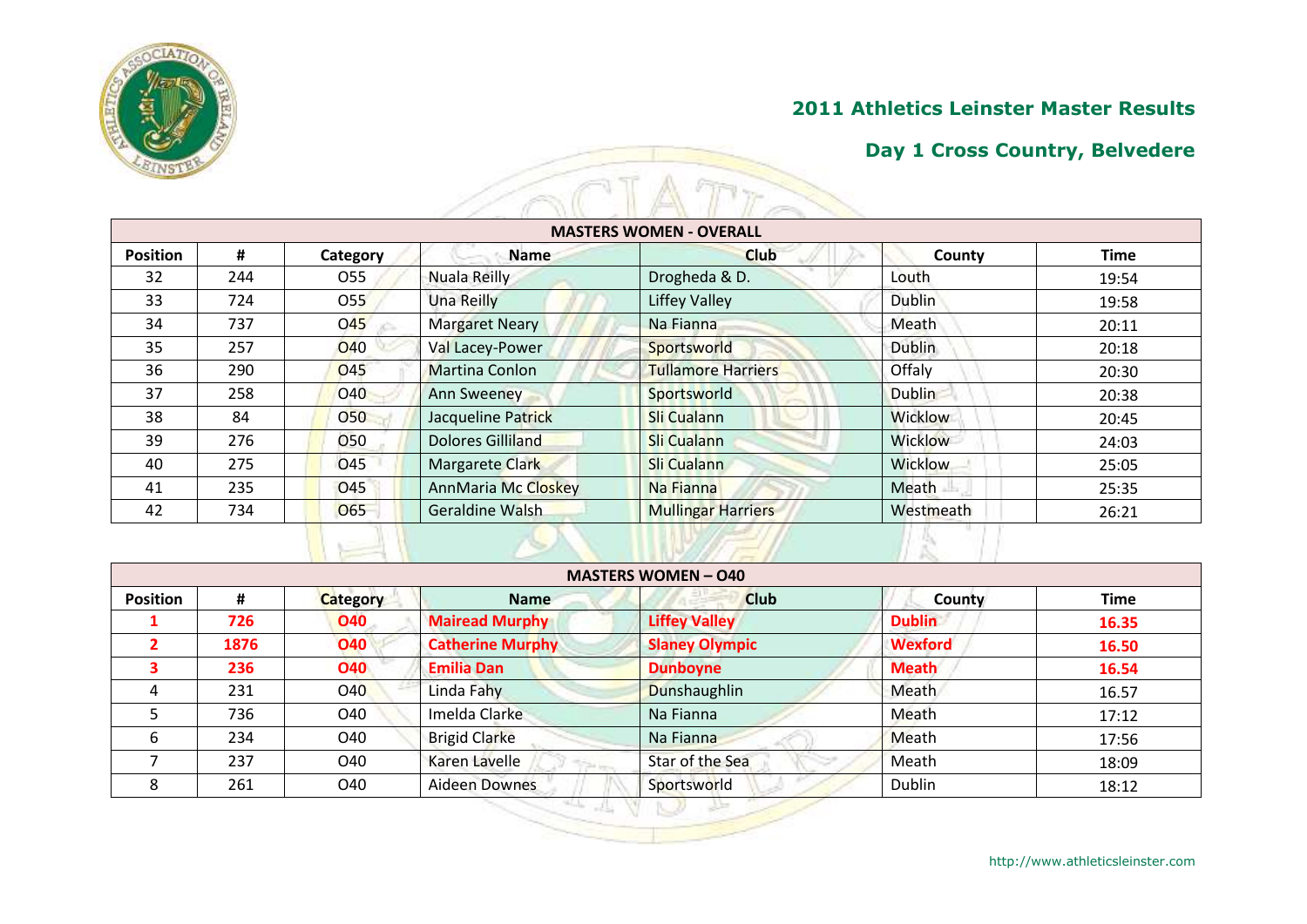

| <b>MASTERS WOMEN - 040</b> |     |            |                       |                           |               |             |  |  |
|----------------------------|-----|------------|-----------------------|---------------------------|---------------|-------------|--|--|
| <b>Position</b>            | #   | Category   | <b>Name</b>           | <b>Club</b>               | County        | <b>Time</b> |  |  |
| 9                          | 738 | O40        | <b>Maggie Higgins</b> | Na Fianna                 | Meath         | 18:23       |  |  |
| 10                         | 103 | O40        | <b>Zoe Melling</b>    | Rathfarnham               | Dublin        | 18:25       |  |  |
| 11                         | 291 | <b>O40</b> | <b>Rita Daly</b>      | <b>Tullamore Harriers</b> | Offaly        | 18:38       |  |  |
| 12                         | 105 | <b>040</b> | <b>Claire Smith</b>   | <b>Trim</b>               | Meath         | 18:45       |  |  |
| 13                         | 256 | O40        | Sandra Armstrong      | Sportsworld               | Dublin        | 18:57       |  |  |
| 14                         | 260 | <b>O40</b> | <b>Ann Higgins</b>    | Sportsworld               | <b>Dublin</b> | 19:48       |  |  |
| 15                         | 257 | <b>040</b> | Val Lacey-Power       | Sportsworld               | <b>Dublin</b> | 20:18       |  |  |
| 16                         | 258 | <b>O40</b> | Ann Sweeney           | Sportsworld               | <b>Dublin</b> | 20:38       |  |  |

| <b>MASTERS WOMEN - 045</b> |     |                 |                                   |                           |                 |             |  |  |  |
|----------------------------|-----|-----------------|-----------------------------------|---------------------------|-----------------|-------------|--|--|--|
| <b>Position</b><br>#       |     | <b>Category</b> | <b>Name</b>                       | <b>Club</b>               | <b>County</b>   | <b>Time</b> |  |  |  |
|                            | 255 | 045             | <b>Helen White</b>                | <b>Sportsworld</b>        | <b>Dublin</b>   | 16.22       |  |  |  |
| $\overline{2}$             | 104 | <b>O45</b>      | <b>Niamh Richradson</b>           | K.C.H                     | <b>Kilkenny</b> | 16.28       |  |  |  |
| 3                          | 232 | <b>O45</b>      | <b>Ursula Byrne</b>               | <b>Dunshaughlin</b>       | <b>Meath</b>    | 17:10       |  |  |  |
| 4                          | 722 | O <sub>45</sub> | Olivia Sheenin                    | St. Michael's             | Laois           | 17:21       |  |  |  |
| 5                          | 233 | <b>O45</b>      | Mary Watters                      | <b>Navan</b>              | Meath           | 17:25       |  |  |  |
| 6                          | 728 | <b>O45</b>      | <b>Maura Dervin</b>               | <b>Mullingar Harriers</b> | Westmeath       | 17:49       |  |  |  |
|                            | 723 | O <sub>45</sub> | <b>Brigid Fitzsimons</b>          | Kildare A.C               | Kildare         | 17:59       |  |  |  |
| 8                          | 239 | O45             | Ann Hunter                        | Dunshaughlin              | Meath           | 18:07       |  |  |  |
| 9                          | 100 | O45             | Laura Flynn                       | Rathfarnham               | <b>Dublin</b>   | 18:35       |  |  |  |
| 10                         | 238 | O45             | Maureen Getty<br><b>STAR LOOK</b> | St. Brigid's              | Meath           | 18:36       |  |  |  |
| 11                         | 731 | O45             | Terri Greene                      | <b>Mullingar Harriers</b> | Westmeath       | 18:43       |  |  |  |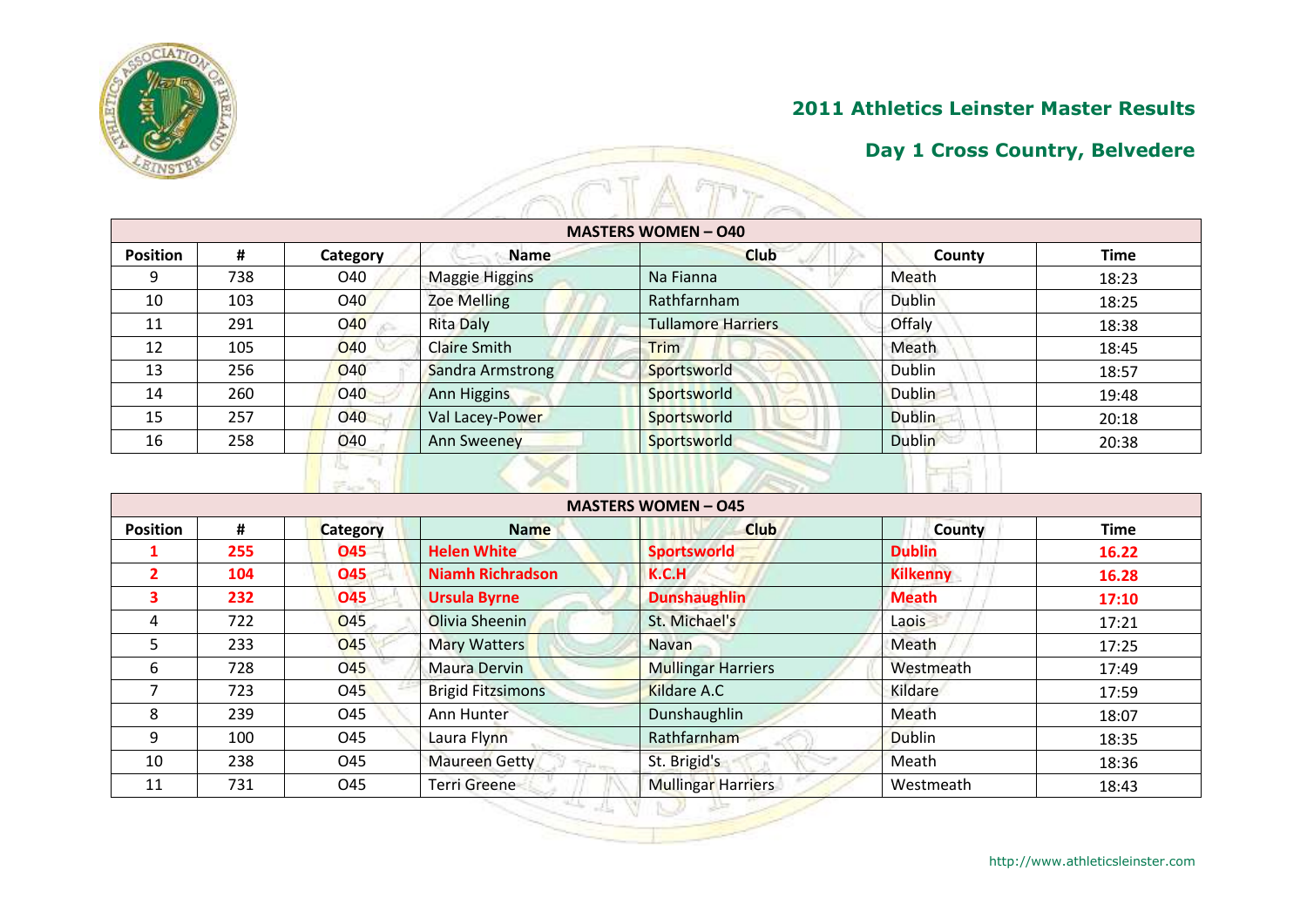

### **Day 1 Cross Country, Belvedere**

| <b>MASTERS WOMEN - 045</b> |     |                 |                       |                           |                |             |  |  |  |  |
|----------------------------|-----|-----------------|-----------------------|---------------------------|----------------|-------------|--|--|--|--|
| <b>Position</b>            | #   | Category        | <b>Name</b>           | <b>Club</b>               | County         | <b>Time</b> |  |  |  |  |
| 12                         | 729 | O45             | Vera Mc Cool          | <b>Mullingar Harriers</b> | Westmeath      | 18:48       |  |  |  |  |
| 13                         | 725 | O <sub>45</sub> | Linda Spratt          | Liffey Valley             | <b>Dublin</b>  | 18:49       |  |  |  |  |
| 14                         | 292 | <b>O45</b>      | <b>Mary Daly</b>      | <b>Tullamore Harriers</b> | Offaly         | 19:02       |  |  |  |  |
| 15                         | 732 | <b>045</b>      | Patrica Broderick     | <b>Mullingar Harriers</b> | Westmeath      | 19:04       |  |  |  |  |
| 16                         | 737 | O <sub>45</sub> | <b>Margaret Neary</b> | Na Fianna                 | Meath          | 20:11       |  |  |  |  |
| 17                         | 290 | O45             | <b>Martina Conlon</b> | <b>Tullamore Harriers</b> | <b>Offaly</b>  | 20:30       |  |  |  |  |
| 18                         | 275 | <b>045</b>      | Margarete Clark       | Sli Cualann               | <b>Wicklow</b> | 25:05       |  |  |  |  |

| <b>Position</b> | #   | <b>Category</b> | <b>Name</b>               | <b>Club</b>        | <b>County</b>  | <b>Time</b> |
|-----------------|-----|-----------------|---------------------------|--------------------|----------------|-------------|
|                 | 106 | <b>O50</b>      | <b>Ann Tobin</b>          | <b>Trim</b>        | <b>Meath</b>   | 19:40       |
|                 | 84  | <b>O50</b>      | <b>Jacqueline Patrick</b> | <b>Sli Cualann</b> | <b>Wicklow</b> | 20:45       |
|                 | 276 | 050             | <b>Dolores Gilliland</b>  | <b>Sli Cualann</b> | <b>Wicklow</b> | 24:03       |

| <b>MASTERS WOMEN - 055</b> |     |                 |                     |                      |               |             |  |  |  |  |
|----------------------------|-----|-----------------|---------------------|----------------------|---------------|-------------|--|--|--|--|
| <b>Position</b>            |     | <b>Category</b> | <b>Name</b>         | <b>Club</b>          | County        | <b>Time</b> |  |  |  |  |
|                            | 101 | 055             | <b>Helen Ingram</b> | Rathfarnham          | <b>Dublin</b> | 18:37       |  |  |  |  |
|                            | 244 | 055             | <b>Nuala Reilly</b> | Drogheda & D.        | Louth         | 19:54       |  |  |  |  |
|                            | 724 | 055             | <b>Una Reilly</b>   | <b>Liffey Valley</b> | <b>Dublin</b> | 19:58       |  |  |  |  |

EE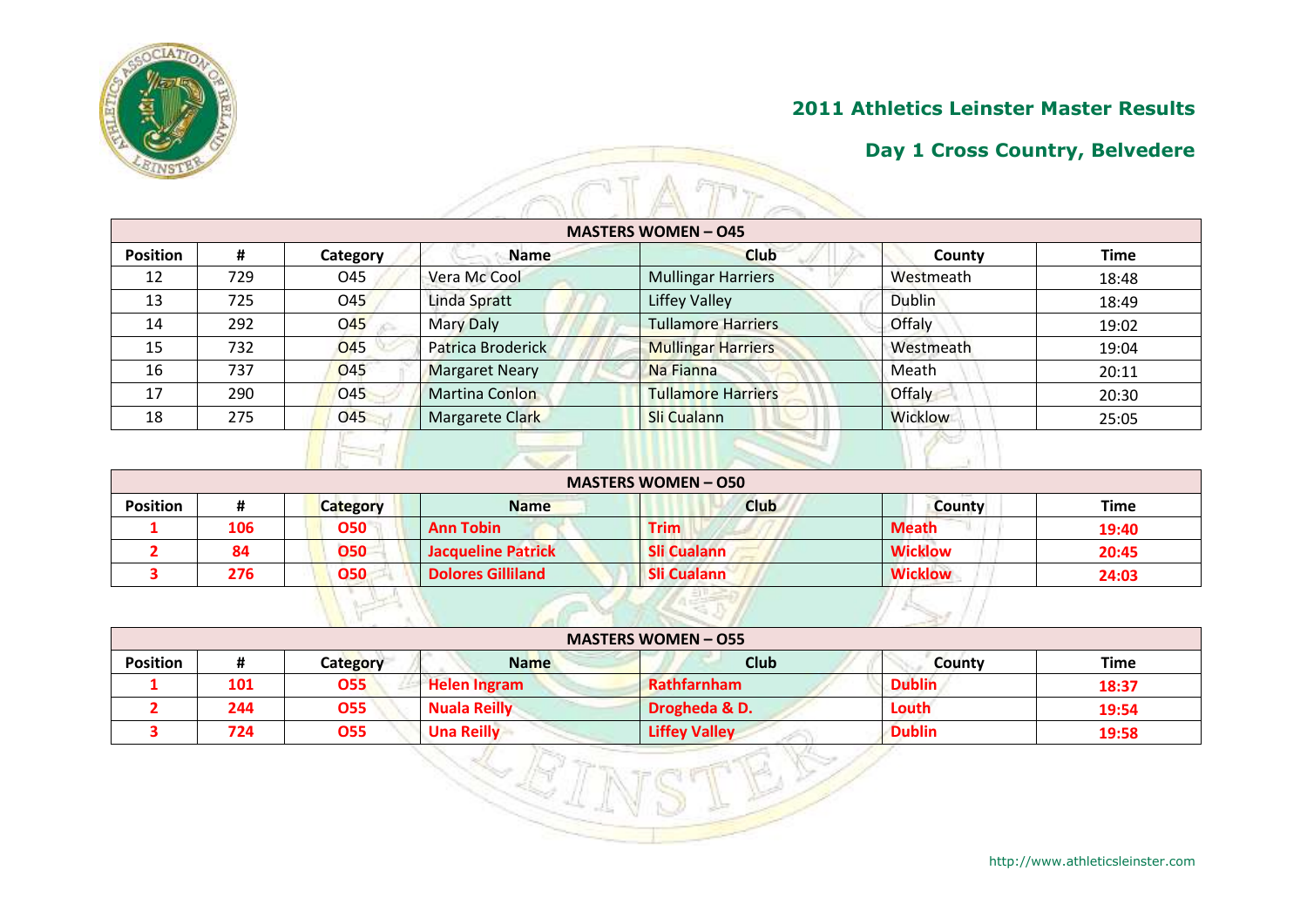

|                 |     |            |                        | <b>MASTERS WOMEN - 065</b> |                  |             |
|-----------------|-----|------------|------------------------|----------------------------|------------------|-------------|
| <b>Position</b> | #   | Category   | <b>Name</b>            | <b>Club</b>                | County           | <b>Time</b> |
|                 | 735 | <b>O65</b> | <b>Breda McDonnell</b> | <b>Mullingar Harriers</b>  | <b>Westmeath</b> | 25:35       |
|                 | 734 | <b>O65</b> | <b>Geraldine Walsh</b> | <b>Mullingar Harriers</b>  | Westmeath        | 26:21       |

|                |                 |     |                 | <b>MASTERS WOMEN CLUB</b> |                           |               |              |
|----------------|-----------------|-----|-----------------|---------------------------|---------------------------|---------------|--------------|
| Team           | <b>Position</b> | #   | <b>Category</b> | <b>Name</b>               | <b>Club</b>               | <b>County</b> | <b>Score</b> |
|                | 6               | 231 | <b>O40</b>      | <b>Linda Fahy</b>         | <b>Dunshaughlin</b>       | <b>Meath</b>  |              |
| $\mathbf{1}$   | $\overline{7}$  | 232 | <b>O45</b>      | <b>Ursula Byrne</b>       | <b>Dunshaughlin</b>       | <b>Meath</b>  | 27           |
|                | 14              | 239 | <b>O45</b>      | <b>Ann Hunter</b>         | <b>Dunshaughlin</b>       | <b>Meath</b>  |              |
|                | 8               | 736 | <b>O40</b>      | <b>Imelda Clarke</b>      | <b>Na Fianna</b>          | <b>Meath</b>  | 37           |
| $\overline{2}$ | 12              | 234 | <b>O40</b>      | <b>Brigid Clarke</b>      | <b>Na Fianna</b>          | <b>Meath</b>  |              |
|                | 17              | 738 | <b>O40</b>      | <b>Maggie Higgins</b>     | <b>Na Fianna</b>          | <b>Meath</b>  |              |
| 3              | 1               | 255 | <b>O45</b>      | <b>Helen White</b>        | <b>Sportsworld</b>        | <b>Dublin</b> |              |
|                | 16              | 261 | <b>O40</b>      | <b>Aideen Downes</b>      | <b>Sportsworld</b>        | <b>Dublin</b> | 44           |
|                | 27              | 256 | <b>O40</b>      | <b>Sandra Armstrong</b>   | <b>Sportsworld</b>        | <b>Dublin</b> |              |
|                | 18              | 103 | O40             | <b>Zoe Melling</b>        | Rathfarnham               | <b>Dublin</b> | 58           |
| 4              | 19              | 100 | O45             | Laura Flynn               | Rathfarnham               | <b>Dublin</b> |              |
|                | 21              | 101 | 055<br>÷.       | Helen Ingram              | Rathfarnham               | <b>Dublin</b> |              |
|                | 11              | 728 | O45             | <b>Maura Dervin</b>       | <b>Mullingar Harriers</b> | Westmeath     |              |
| 5              | 23              | 731 | O45             | <b>Terri Greene</b>       | <b>Mullingar Harriers</b> | Westmeath     | 59           |
|                | 25              | 729 | 045             | Vera Mc Cool              | <b>Mullingar Harriers</b> | Westmeath     |              |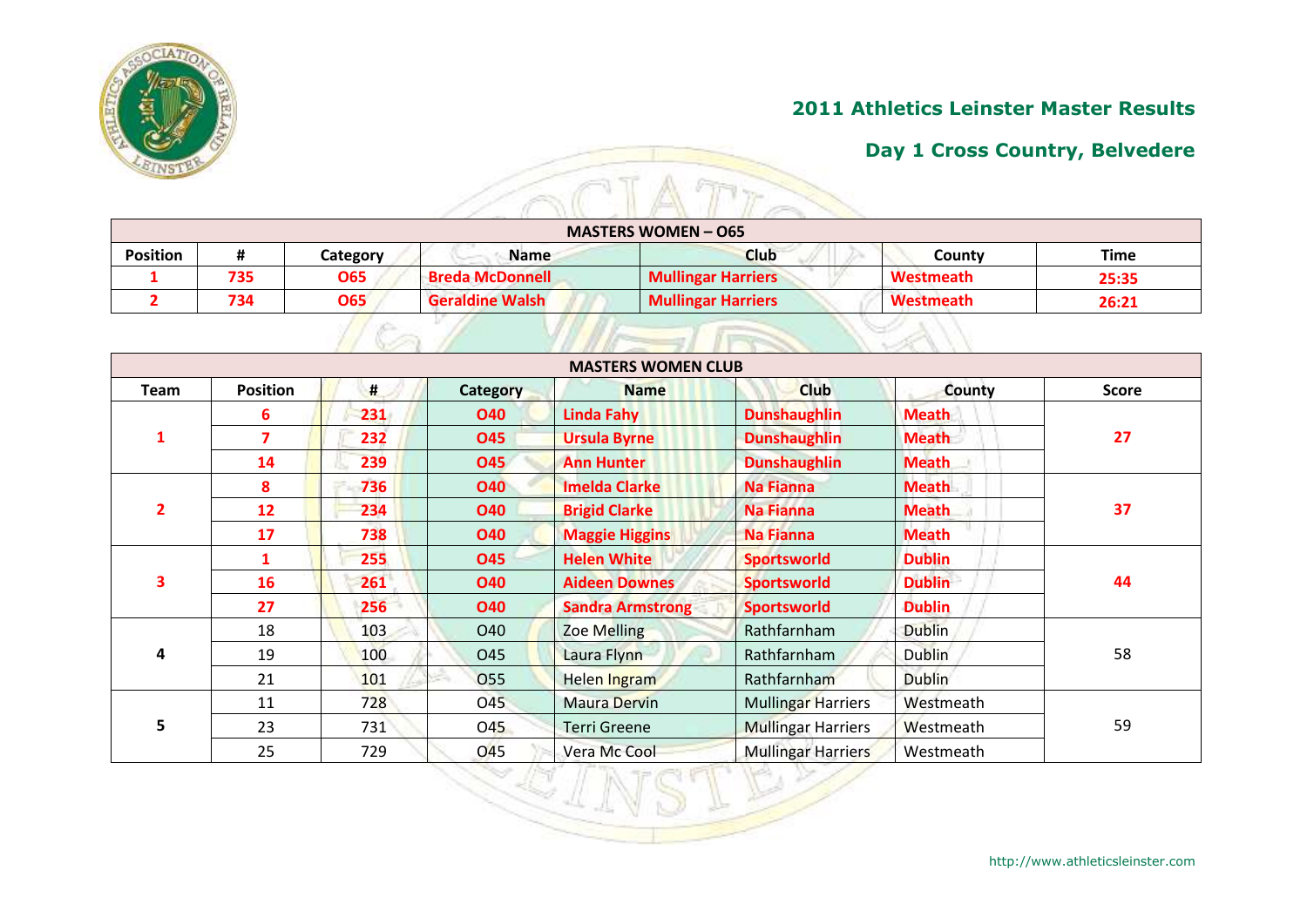

| <b>MASTERS WOMEN CLUB</b> |                 |     |                 |                       |                           |               |              |  |  |
|---------------------------|-----------------|-----|-----------------|-----------------------|---------------------------|---------------|--------------|--|--|
| Team                      | <b>Position</b> | #   | <b>Category</b> | <b>Name</b>           | <b>Club</b>               | County        | <b>Score</b> |  |  |
|                           | 3               | 726 | 040             | <b>Mairead Murphy</b> | <b>Liffey Valley</b>      | <b>Dublin</b> | 62<br>86     |  |  |
| 6                         | 26              | 725 | O45             | <b>Linda Spratt</b>   | <b>Liffey Valley</b>      | <b>Dublin</b> |              |  |  |
|                           | 33              | 724 | O <sub>55</sub> | <b>Una Reilly</b>     | Liffey Valley             | <b>Dublin</b> |              |  |  |
|                           | 22              | 291 | O40             | <b>Rita Daly</b>      | <b>Tullamore Harriers</b> | Offaly        |              |  |  |
|                           | 28              | 292 | O45             | <b>Mary Daly</b>      | <b>Tullamore Harriers</b> | Offaly        |              |  |  |
|                           | 36              | 290 | O45             | <b>Martina Conlon</b> | <b>Tullamore Harriers</b> | Offaly        |              |  |  |

|                |                 |     |            | <b>MASTERS WOMEN COUNTY</b> |                           |                  |              |
|----------------|-----------------|-----|------------|-----------------------------|---------------------------|------------------|--------------|
| <b>Team</b>    | <b>Position</b> | #   | Category   | <b>Name</b>                 | <b>Club</b>               | County           | <b>Score</b> |
|                | 5.              | 236 | <b>O40</b> | <b>Emilia Dan</b>           | <b>Dunboyne</b>           | <b>Meath</b>     |              |
|                | 6               | 231 | <b>O40</b> | <b>Linda Fahy</b>           | <b>Dunshaughlin</b>       | <b>Meath</b>     | 18           |
|                | 7               | 232 | <b>O45</b> | <b>Ursula Byrne</b>         | <b>Dunshaughlin</b>       | <b>Meath</b>     |              |
|                |                 | 255 | <b>O45</b> | <b>Helen White</b>          | <b>Sportsworld</b>        | <b>Dublin</b>    | 20           |
| $\overline{2}$ | 3               | 726 | <b>O40</b> | <b>Mairead Murphy</b>       | <b>Liffey Valley</b>      | <b>Dublin</b>    |              |
|                | 16              | 261 | <b>O40</b> | <b>Aideen Downes</b>        | <b>Sportsworld</b>        | <b>Dublin</b>    |              |
|                | 11              | 728 | <b>O45</b> | <b>Maura Dervin</b>         | <b>Mullingar Harriers</b> | Westmeath        | 59           |
| 3              | 23              | 731 | <b>O45</b> | <b>Terri Greene</b>         | <b>Mullingar Harriers</b> | <b>Westmeath</b> |              |
|                | 25              | 729 | <b>O45</b> | <b>Vera Mc Cool</b>         | <b>Mullingar Harriers</b> | Westmeath        |              |
|                | 22              | 291 | 040        | <b>Rita Daly</b>            | <b>Tullamore Harriers</b> | Offaly           |              |
| 4              | 28              | 292 | 045        | Mary Daly                   | <b>Tullamore Harriers</b> | Offaly           | 86           |
|                | 36              | 290 | <b>O45</b> | <b>Martina Conlon</b>       | <b>Tullamore Harriers</b> | Offaly           |              |